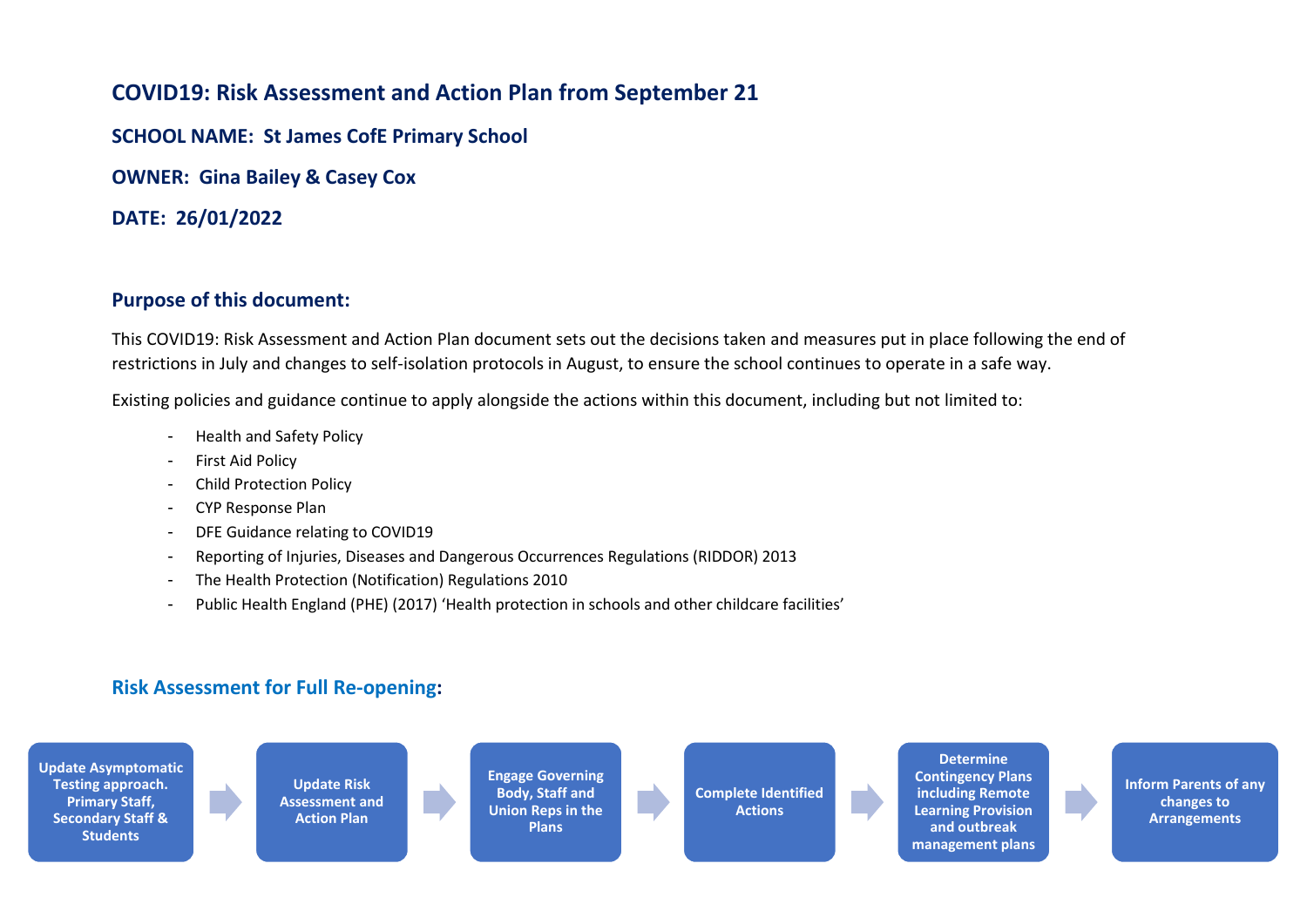## **Risk Assessment/ Action Plan Sections:**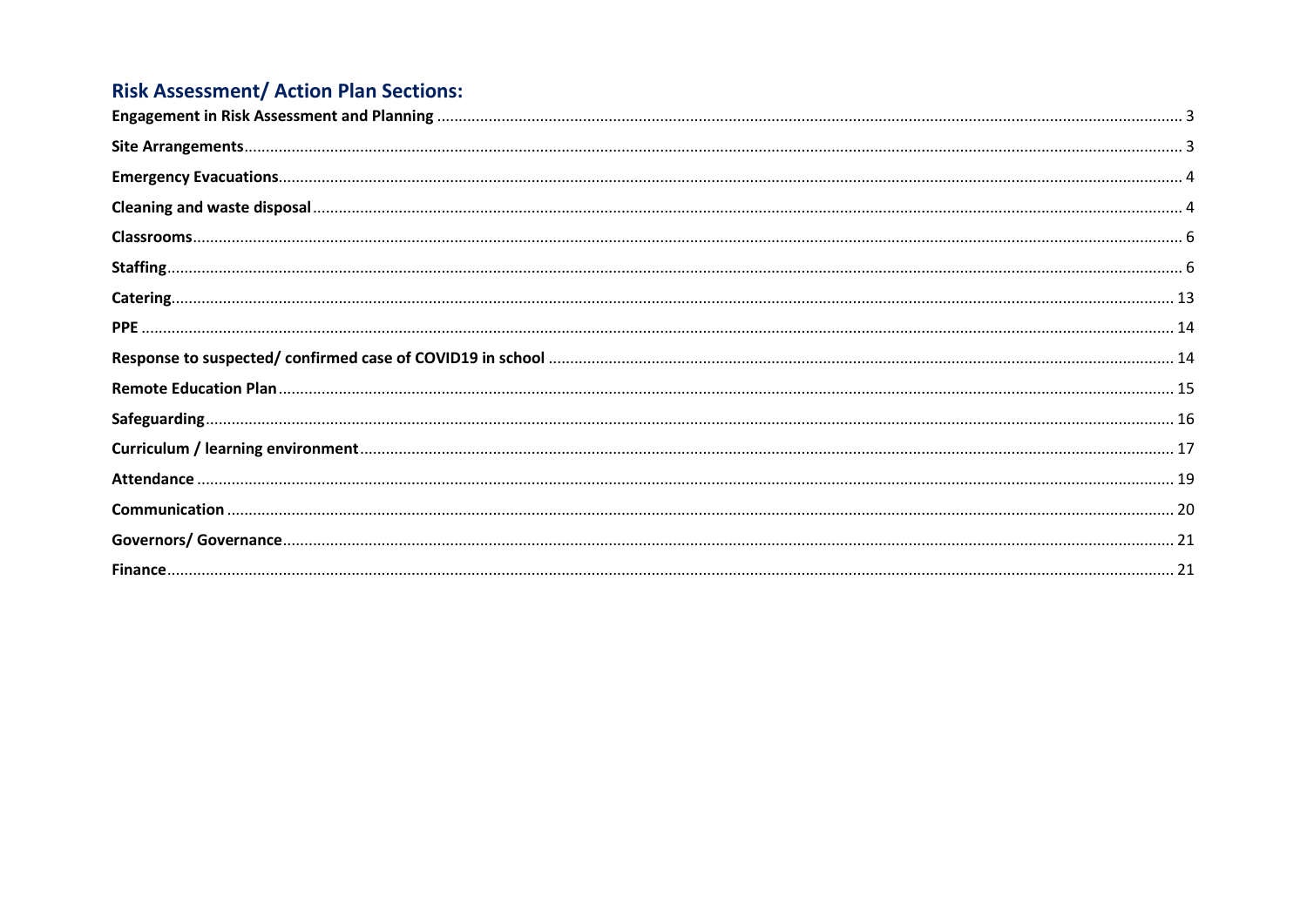**The below table has been updated to remove any control measures which are no longer required by the DFE guidance following the ending of restrictions in July and changes to self-isolation protocols from August. Examples have been amended (***in blue***) to align to the latest practices.**

<span id="page-2-1"></span><span id="page-2-0"></span>

| <b>Theme</b>                                                   | <b>Control Measures</b>                                                                      | <b>Risk to Implementation</b>                                                                   | <b>Risk Level</b><br><b>Pre-Action</b> | <b>Action Required /</b><br><b>Decision Made</b>                                                                                                                                                                                                                                                            | <b>Action Completed</b><br><b>Date</b> | <b>Risk Level</b><br><b>Post-Action</b> |
|----------------------------------------------------------------|----------------------------------------------------------------------------------------------|-------------------------------------------------------------------------------------------------|----------------------------------------|-------------------------------------------------------------------------------------------------------------------------------------------------------------------------------------------------------------------------------------------------------------------------------------------------------------|----------------------------------------|-----------------------------------------|
| <b>Engagement in</b><br><b>Risk Assessment</b><br>and Planning | Risk assessment process fully engages<br>staff, governing body and union<br>representatives. | <b>Risk that risk assessment</b><br>is not implemented and<br>staff are not aware of<br>process | $\mathsf{H}$                           | Staff members are given<br>risk assessment and given<br>opportunity to discuss<br>individual issues with<br>EHT/HOS and if necessary<br>create personalised risk<br>assessment.<br>Extremely vulnerable staf<br>and BAME to meet<br>individually with EHT/HOS<br>to produce personalised<br>risk assessment | 01/09/2021                             | L                                       |
| <b>Site</b><br><b>Arrangements</b>                             | Consideration given to premises<br>lettings and approach in place.                           | Risk assessment for any<br>lettings reviewed to<br>ensure they are aligned<br>with guidance.    | H                                      | Lettings are responsible<br>for completing their own<br>risk assessments and<br>provided to the school.<br>Lettings only have access<br>to the school Hall.                                                                                                                                                 | 01/09/21                               |                                         |
|                                                                | Consideration given to the<br>arrangements for any deliveries.                               |                                                                                                 | H                                      | Deliveries are<br>responsible for<br>completing their own risk<br>assessments and don't<br>enter the school building                                                                                                                                                                                        | 01/09/21                               |                                         |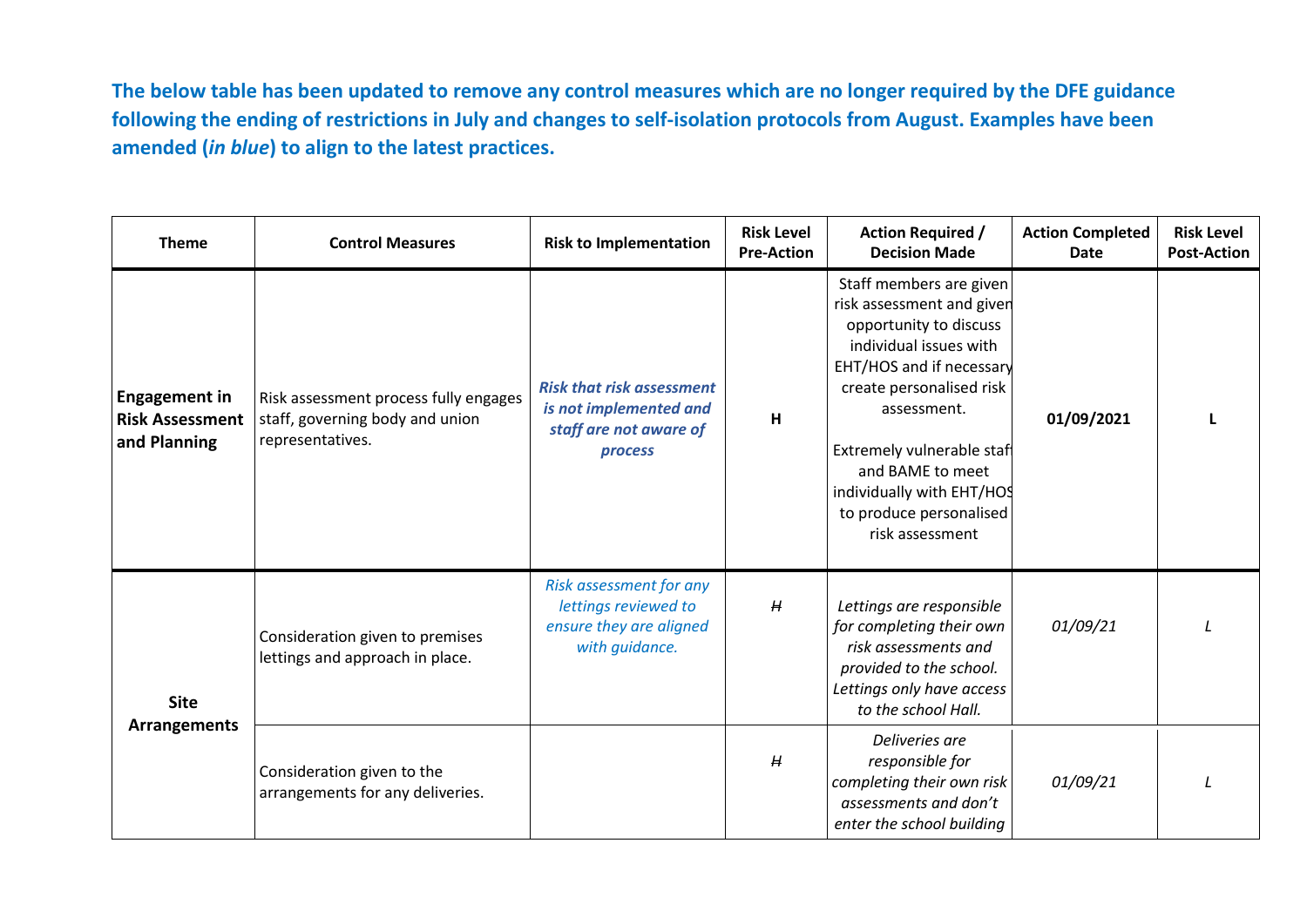<span id="page-3-1"></span><span id="page-3-0"></span>

| <b>Emergency</b><br><b>Evacuations</b> | Evacuation routes are confirmed, and<br>signage accurately reflects these.<br>Consideration given to PEEP - buddies<br>are assigned or reassigned according<br>to available persons.<br>Arrangements in place to support<br>individuals with reduced mobility<br>including cover arrangements in the<br>case of reduced numbers of staff. | <b>Evacuation routes have</b><br>been updated following<br>ending of bubbles - this<br>may be returned to pre<br>COVID19 arrangements. | L | Evacuation routes have<br>remained the same<br>through COVID period as<br>pre-COVID                                                                                                                                                                                                                                                                                                                                                                                                | 01/09/21 |  |
|----------------------------------------|-------------------------------------------------------------------------------------------------------------------------------------------------------------------------------------------------------------------------------------------------------------------------------------------------------------------------------------------|----------------------------------------------------------------------------------------------------------------------------------------|---|------------------------------------------------------------------------------------------------------------------------------------------------------------------------------------------------------------------------------------------------------------------------------------------------------------------------------------------------------------------------------------------------------------------------------------------------------------------------------------|----------|--|
| <b>Cleaning and</b><br>waste disposal  | Enhanced cleaning regime is in place<br>in line with COVID19: Cleaning in non<br>healthcare settings guidance.                                                                                                                                                                                                                            | <b>Enhanced cleaning</b><br>remains a necessary<br>control measure.                                                                    |   | <b>Enhanced cleaning</b><br>schedule implemented<br>throughout the site,<br>ensuring that contact<br>points, worksurfaces,<br>door handles, taps etc.<br>are all thoroughly<br>cleaned and disinfected<br>regularly.<br>Hand towels and<br>handwash are to be<br>checked and replaced as<br>needed by (insert name<br>or job titles) and<br>cleaning staff<br><b>Enhanced cleaning</b><br>regime for toilet facilities<br>particularly door<br>handles, locks and toilet<br>flush. | 01/09/21 |  |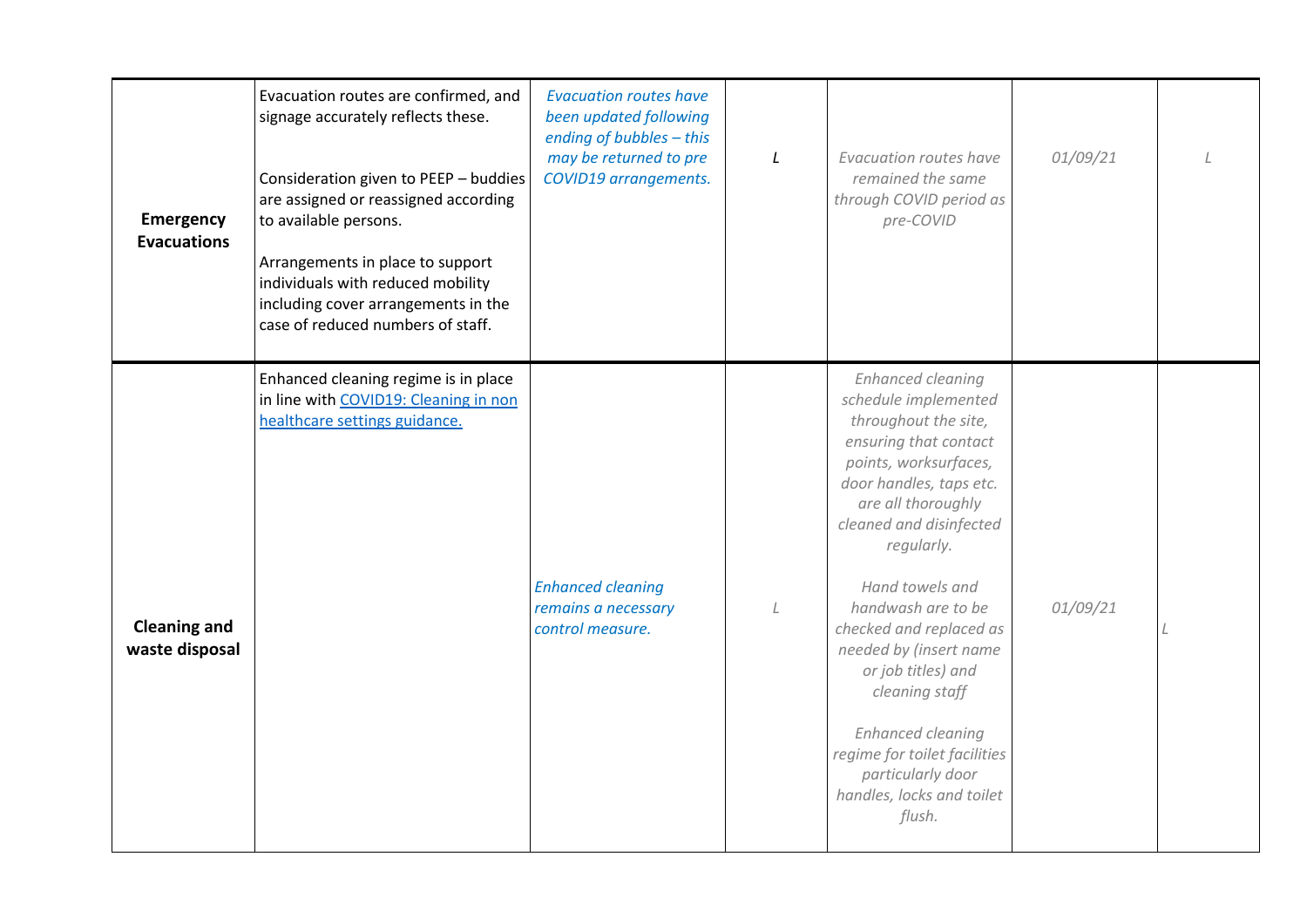| Cleaning staff capacity is adequate to<br>enable enhanced cleaning regime.                                                                               | Sufficient staff not<br>available to complete<br>cleaning regime                                             | L          | Cleaning staff work<br>across 3 schools and<br>share staff where<br>required                                                                                                                                                                               | 01/09/21 |  |
|----------------------------------------------------------------------------------------------------------------------------------------------------------|--------------------------------------------------------------------------------------------------------------|------------|------------------------------------------------------------------------------------------------------------------------------------------------------------------------------------------------------------------------------------------------------------|----------|--|
| Adequate cleaning supplies and<br>facilities around the school are in<br>place.<br>Arrangements for longer-term<br>continual supplies are also in place. | No hand sanitiser for<br>visitors to reception.<br>Classrooms do not have<br>tissues.<br>Low supply of soap. | M          | Hand sanitiser available<br>at the school entrance<br>Lidded bins in classrooms<br>Disposable tissues in<br>each classroom to<br>implement the 'catch it,<br>bin it, kill it' approach<br>Stock check and ordering<br>schedule reviewed and<br>order made. | 01/09/21 |  |
| Sufficient time is available for the<br>enhanced cleaning regime to take<br>place.                                                                       | Staff don't have enough<br>time to complete cleaning                                                         | ${\cal M}$ | All staff advised to leave<br>the site by 17.45 time in<br>order for cleaning to be<br>undertaken.                                                                                                                                                         | 01/09/21 |  |
| Waste disposal process in place for<br>potentially contaminated waste.                                                                                   | Testing waste is no longer<br>considered hazardous and<br>can be disposed of in the<br>usual waste.          |            | Waste bags and<br>containers - kept closed<br>and stored separately<br>from communal waste<br>for 72 hours<br>Waste collections made<br>when the minimum<br>number of persons are                                                                          | 01/09/21 |  |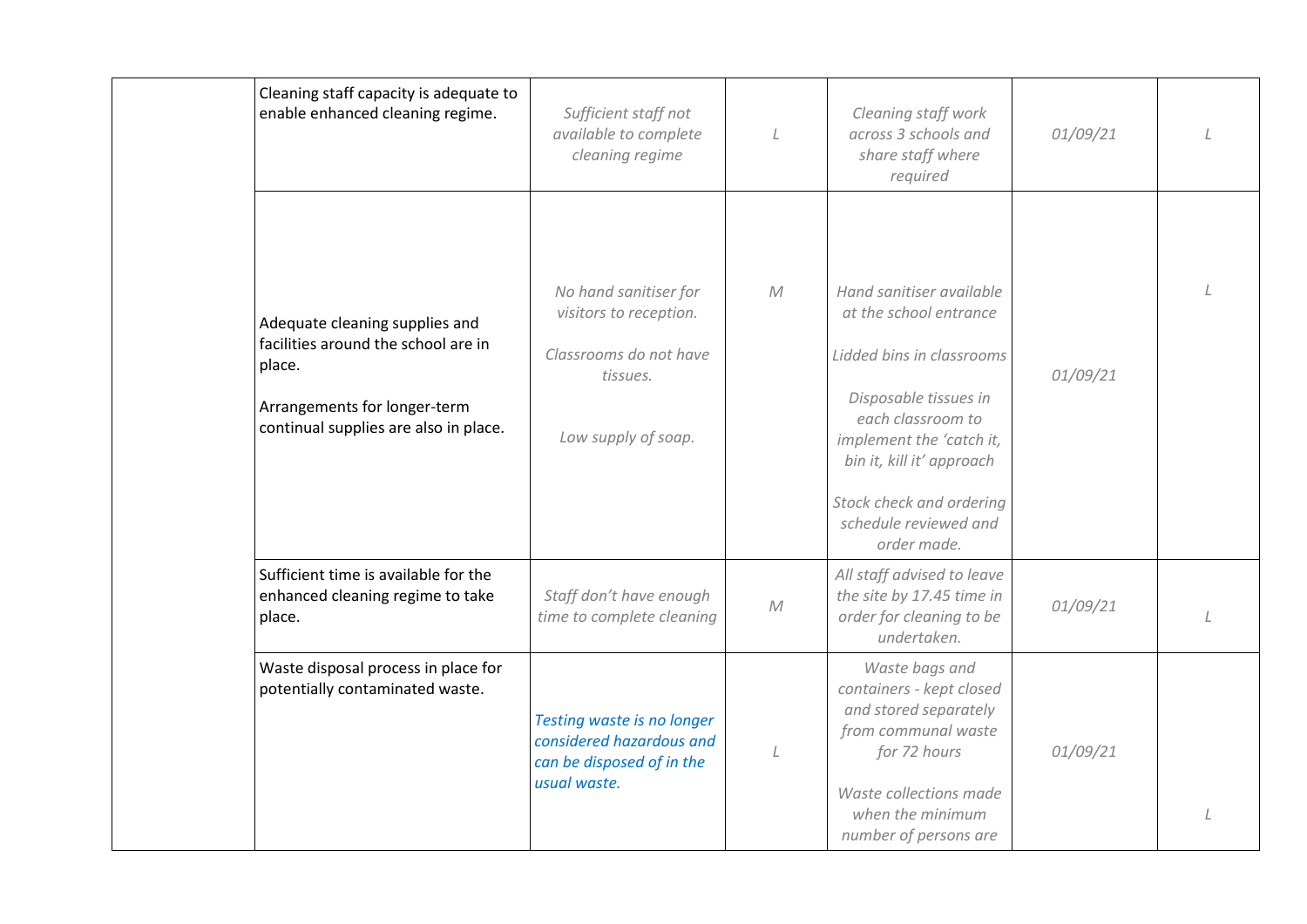<span id="page-5-1"></span><span id="page-5-0"></span>

|                   |                                                                                 |                                                                                                                                                                                                                |   | on site (i.e. after normal<br>opening hours).<br>Hazardous waste<br>collection organised.                                                                                                                                                                                      |          |              |
|-------------------|---------------------------------------------------------------------------------|----------------------------------------------------------------------------------------------------------------------------------------------------------------------------------------------------------------|---|--------------------------------------------------------------------------------------------------------------------------------------------------------------------------------------------------------------------------------------------------------------------------------|----------|--------------|
|                   | Process in place for safe removal<br>and/or disposal of face masks.             | Some students/ staff may<br>choose to wear face<br>coverings in some<br>situations and know how<br>to dispose of them<br>appropriately.                                                                        |   | Waste bags and<br>containers - kept closed<br>and stored separately<br>from communal waste<br>for 72 hours<br>Waste collections made<br>when the minimum<br>number of persons are<br>on site (i.e. after normal<br>opening hours).<br>Hazardous waste<br>collection organised. | 01/09/21 |              |
| <b>Classrooms</b> | Classrooms have appropriate<br>ventilation arrangements.                        | Windows open before and<br>after lessons, and during<br>lessons when<br>temperatures allow.<br><b>Mechanical ventilation</b><br>system adjusted<br>appropriately to 'full fresh<br>air' or 'single room only'. | L | Staff advised to open<br>doors and windows at<br>break and lunchtime in<br>order to fully ventilate<br>rooms or open all the<br>time if weather permits.                                                                                                                       | 01/09/21 |              |
| <b>Staffing</b>   | Approach to staff absence reporting<br>and recording in place. All staff aware. | Staff are not able to report<br>absence - therefore<br>Leaders can't organise<br>cover                                                                                                                         | L | All reporting guidelines<br>for staff are in the staff<br>handbook - distributed<br>to staff in July 21                                                                                                                                                                        | 01/09/21 |              |
|                   | Staffing numbers required for entire<br>eligible cohort have been determined    | Safeguarding lead cannot<br>be onsite                                                                                                                                                                          | H | Staff can cross bubbles - if<br>they need to do this then<br>extra cleaning and                                                                                                                                                                                                | 01/09/21 | $\mathcal M$ |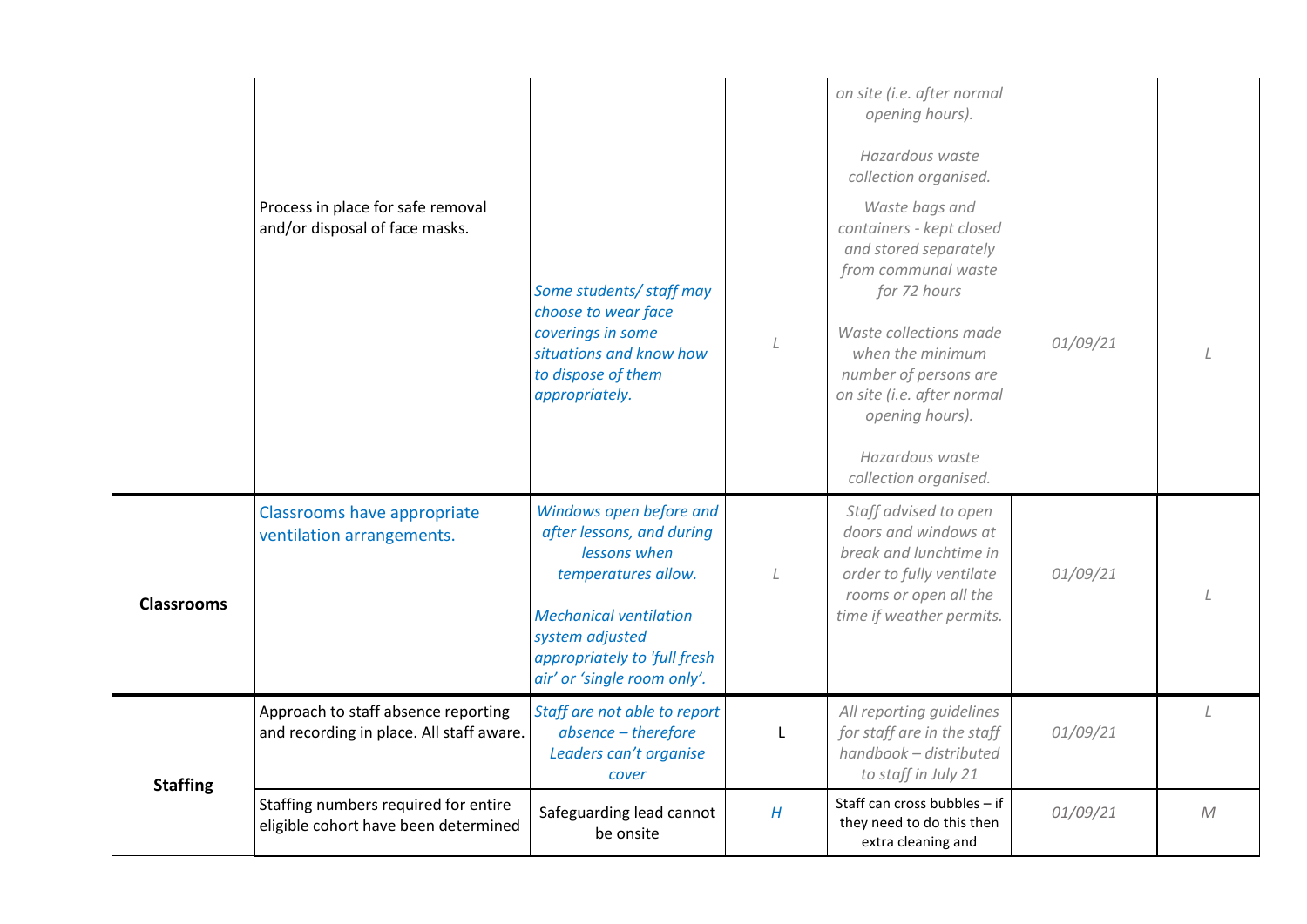| including support staff such as              |                              |   | handwashing should take      |            |             |
|----------------------------------------------|------------------------------|---|------------------------------|------------|-------------|
| facilities, IT, midday and office/admin      | Paediatric First Aider       |   | place.                       |            |             |
| staff.                                       | unable to work on site       | H |                              |            |             |
|                                              |                              |   |                              |            | $M_{\odot}$ |
| Including at least one of the following:     |                              |   |                              |            |             |
| Paediatric First aider (where<br>$\bullet$   | No teacher to lead year      |   | Staff shouldn't cross        |            |             |
|                                              |                              |   | bubbles unless needed        |            |             |
| children under 3yrs)                         | group or plan work           |   |                              |            |             |
| Designated Safeguarding Lead<br>$\bullet$    |                              |   | Masks or shields to be       | 26/01/2022 |             |
| (DSL) SENCO                                  | Insufficient staff available |   | worn if staff crossing       |            |             |
| Caretaker/site member<br>$\bullet$           | to lead class/year group     |   | bubbles and social           |            |             |
| Office staff member<br>$\bullet$             | and support high need        |   | distancing cant take place   |            |             |
| Minimum 1 teacher per year<br>$\bullet$      | children with allocated 1-1  |   | or if shared areas are being |            |             |
| group and 2 LSAs                             | support                      |   | used or visits to other      |            |             |
| EHCP children 1-1 each child to<br>$\bullet$ |                              |   | classes are taking place.    |            |             |
| have an LSA available                        |                              |   |                              |            |             |
|                                              |                              |   | Arrange Paediatric First Aid |            |             |
|                                              |                              |   | cover                        |            |             |
|                                              |                              |   |                              |            |             |
|                                              |                              |   | Safeguarding policy is clear |            |             |
|                                              |                              |   | how to contact lead and      |            |             |
|                                              |                              |   | what actions to take.        |            |             |
|                                              |                              |   |                              |            |             |
|                                              |                              |   | PPE training given to all    |            |             |
|                                              |                              |   | staff                        |            |             |
|                                              |                              |   |                              |            |             |
|                                              |                              |   | If the threshold is met      |            |             |
|                                              |                              |   | based on health & safety     |            |             |
|                                              |                              |   | risk assessment of needs of  |            |             |
|                                              |                              |   | class and levels of covid    |            |             |
|                                              |                              |   | exceeding a minimum of       |            |             |
|                                              |                              |   | 10% - year group to closed   |            |             |
|                                              |                              |   | temporarily and switch to    |            |             |
|                                              |                              |   | remote learning following    |            |             |
|                                              |                              |   | Vine/Sep guidanc.            |            |             |
|                                              |                              |   | Vulnerable and key worker    |            |             |
|                                              |                              |   | children still to attend     |            |             |
|                                              |                              |   | school. Leadership to        |            |             |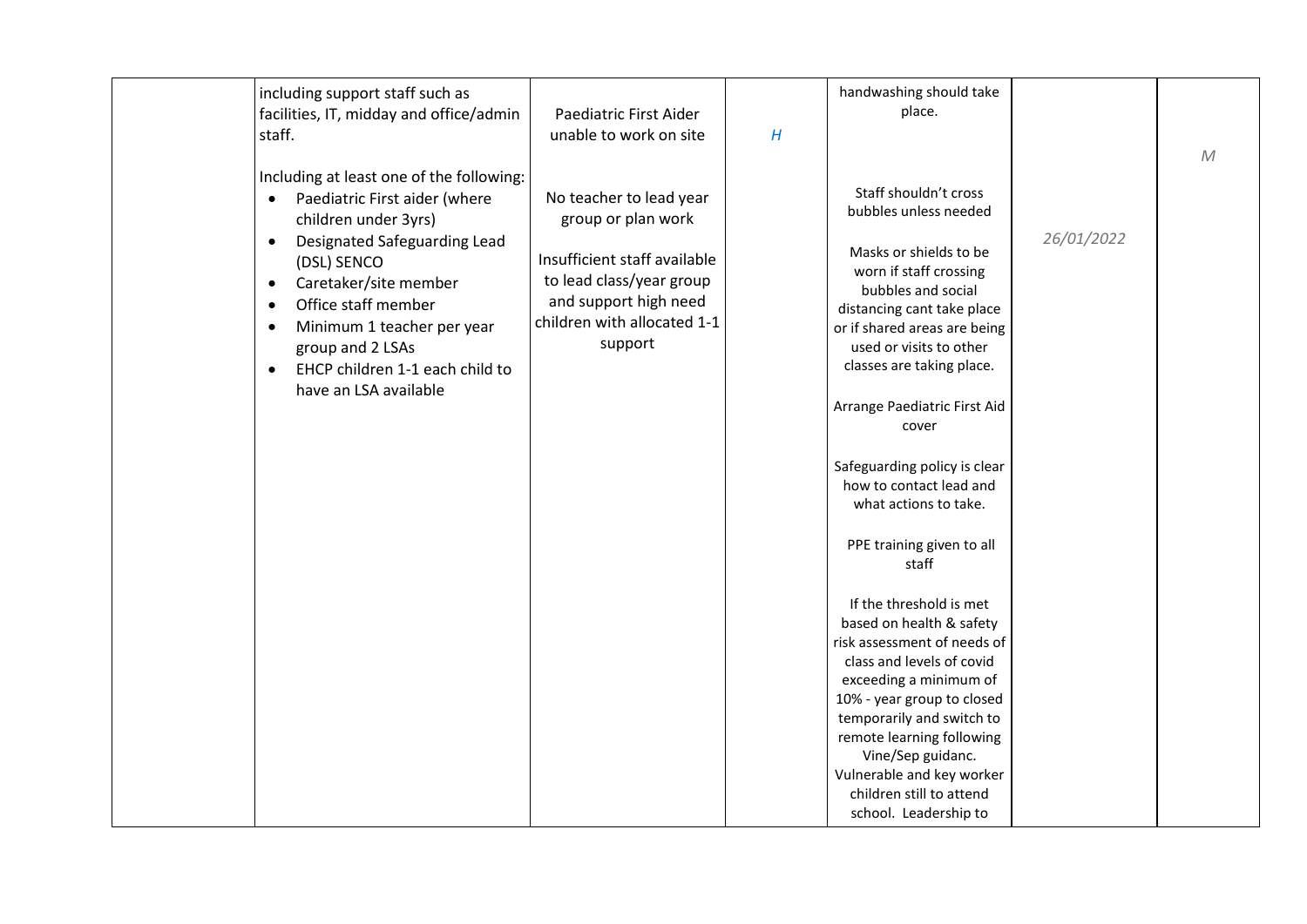|                                                                                                                                                             |                                                                               |   | review risk assessment<br>daily.<br>School to ensure parents<br>are regularly updated.                                                                                                                                                                                                         |            |  |
|-------------------------------------------------------------------------------------------------------------------------------------------------------------|-------------------------------------------------------------------------------|---|------------------------------------------------------------------------------------------------------------------------------------------------------------------------------------------------------------------------------------------------------------------------------------------------|------------|--|
| Plans to respond to increased sickness<br>levels are in place.<br>Cover arrangements determined<br>(including leaders and safeguarding<br>designated leads) | - Staff get ill and can't be<br>at work                                       | H | Testing for staff in place If 1<br>case +ve class/ bubble will<br>close for isolation or if<br>staffing levels are not<br>sufficient for Health &<br>Safety or level of need in<br>class-following<br>government/SEP guidance.<br>2 DSLs available + HT 1<br>primary first aider available     | 01/09/2021 |  |
| Consideration given to staffing roles<br>and responsibilities with regards to<br>the contingency of remote provision<br>alongside in school provision.      | Children need home<br>learning to be set if school<br>closes or bubble closes | L | See remote learning<br>offer<br>Jan 2021 - Critical<br>worker and vulnerable<br>children at school - all<br>others at home.<br>Teachers to be in teams<br>to oversee school and<br>remote learning.<br>Calls to be made weekly<br>to staff. FST to make<br>extra calls and chase no<br>contact | 01/09/2021 |  |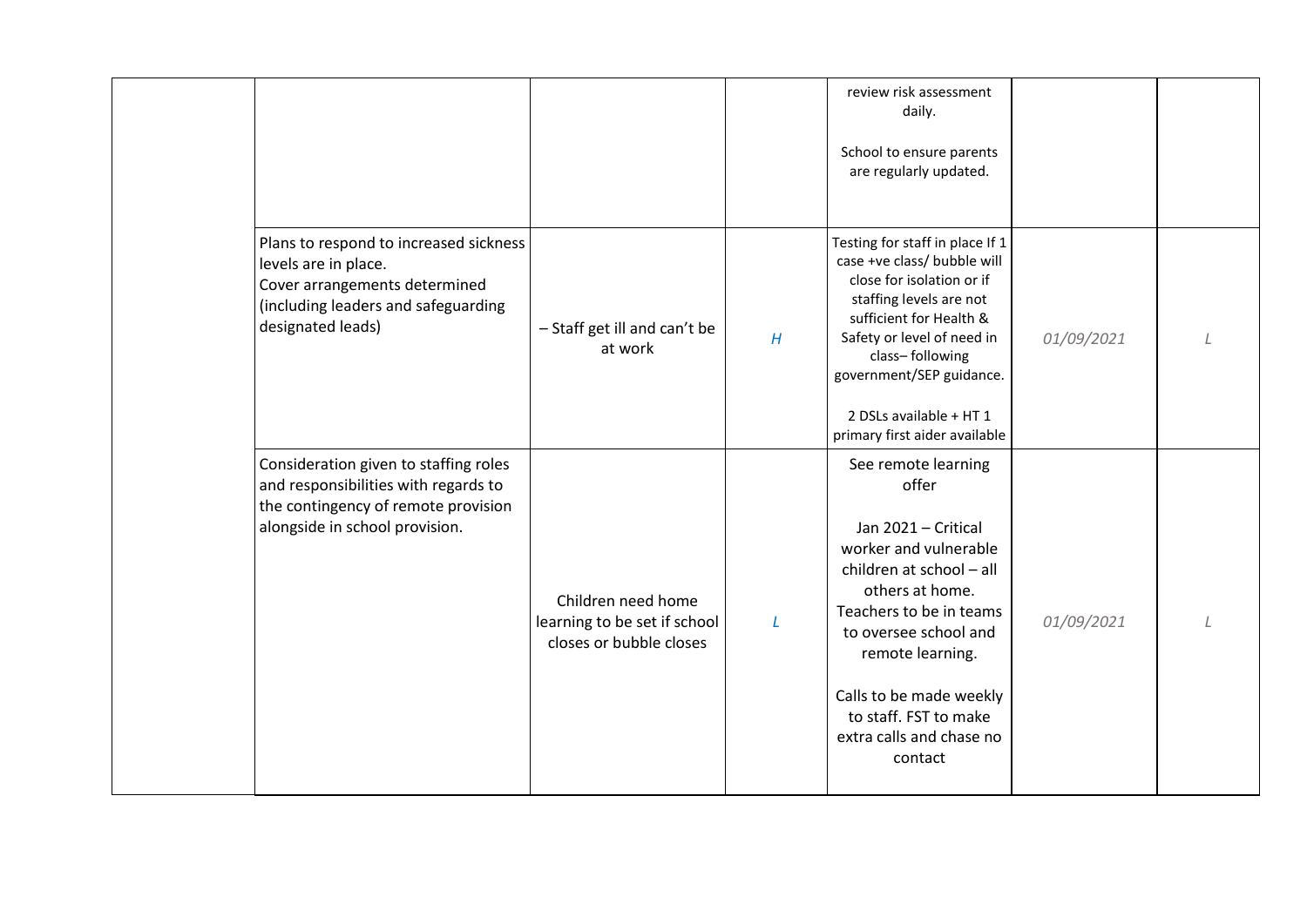|                                                                                                                                                                                                                                                        |                                                                                                                                                                                                            |              | Teachers to chase work<br>if not sent in.                                                                                                                                                                                                                                                                                                                                                                                                                                                                     |            |  |
|--------------------------------------------------------------------------------------------------------------------------------------------------------------------------------------------------------------------------------------------------------|------------------------------------------------------------------------------------------------------------------------------------------------------------------------------------------------------------|--------------|---------------------------------------------------------------------------------------------------------------------------------------------------------------------------------------------------------------------------------------------------------------------------------------------------------------------------------------------------------------------------------------------------------------------------------------------------------------------------------------------------------------|------------|--|
| Consideration given to the options for<br>redeployment of staff to support the<br>effective working of the school.<br>If redeployment is taking place staff<br>are aware of controls and processes<br>in respect of tasks they are unfamiliar<br>with. | Teachers may be off in<br>and TAs would need to<br>cover                                                                                                                                                   | H            | Teachers will lead groups<br>wherever possible.<br>LSAs given lead<br>responsibilities will be<br>paid at a HLTA rate.<br>Only LSAs who have<br>experience in leading<br>classes will be allocated<br>this role. Where<br>possible, all classes will<br>be allocated 2 adults if<br>LSAs have to lead for the<br>whole day. (this does not<br>include PPA)<br>Where possible staff will<br>be allocated to year<br>group bubbles, however<br>may need to be re-<br>allocated if classes need<br>to be covered | 01/09/21   |  |
| Risk assessments in place for those<br>staff who are clinically extremely<br>vulnerable, and appropriate<br>arrangements for mitigating risk are<br>identified.<br>Communication arrangements are in<br>place with those staff and their role in       | Shielding is no longer in<br>place. Clinically extremely<br>vulnerable staff and/or<br>students have risk<br>assessments which<br>identify any specific<br>adjustments to allow them<br>to attend on site. | $\mathcal M$ | Arrangements made for<br>CEV staff to work at<br>school<br>Whole school risk<br>assessment shared with<br>all staff, staff from<br>vulnerable groups given<br>the opportunity to meet                                                                                                                                                                                                                                                                                                                         | 26/01/2022 |  |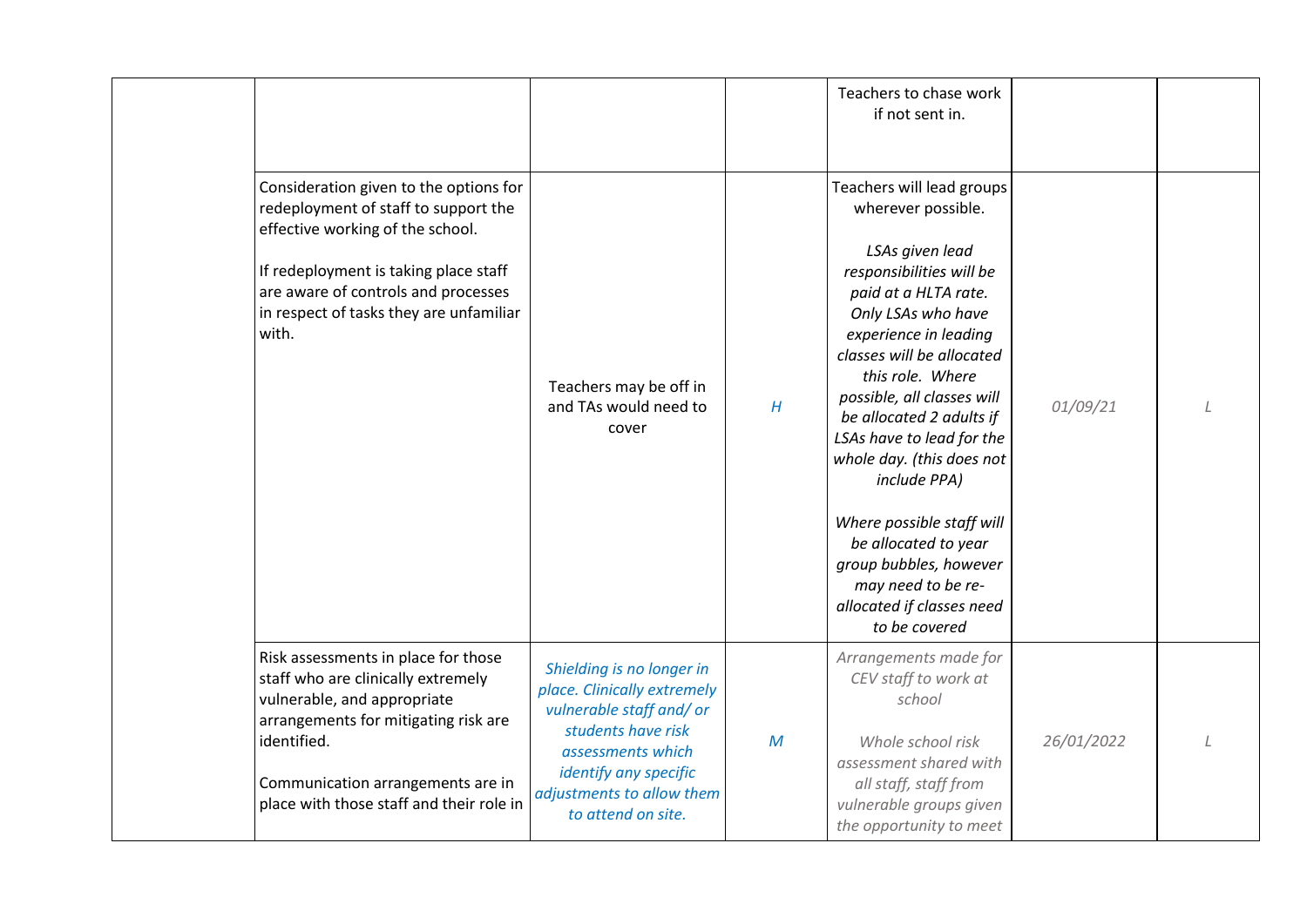| continuing to support the working of<br>the school is clear.                                                                                         |                                                                                                                                         |            | with SLT to discuss<br>individual concerns.<br>All staff have been<br>emailed the HR FAQ<br>detailing the guidelines<br>for working from home.<br>An Equality Impact<br>assessment has been<br>carried out and included<br>in the RA unless all<br>members of the BME<br>community are classed<br>as vulnerable and<br>therefore allowed to<br>work from home<br>Individual health risk<br>assessments carried out<br>with all vulnerable<br>groups, to identify area<br>of concern risk and<br>measures to be put in |            |  |
|------------------------------------------------------------------------------------------------------------------------------------------------------|-----------------------------------------------------------------------------------------------------------------------------------------|------------|-----------------------------------------------------------------------------------------------------------------------------------------------------------------------------------------------------------------------------------------------------------------------------------------------------------------------------------------------------------------------------------------------------------------------------------------------------------------------------------------------------------------------|------------|--|
| Staffing roles and responsibilities with<br>regards to the contingency remote<br>provision alongside in-school<br>provision agreed and communicated. | Staff are aware of their<br>role in the continued<br>contingency plans<br>regarding remote<br>education, should the plan<br>be enacted. | ${\cal M}$ | place<br>Staff will resume COVID<br>remote planning if<br>Outbreak Management<br>plan is implemented.<br>School website up and<br>running. Digital<br>platforms are in place<br>(purple mash etc) and<br>staff are aware of<br>resources, i.e. the Oak                                                                                                                                                                                                                                                                | 26/01/2022 |  |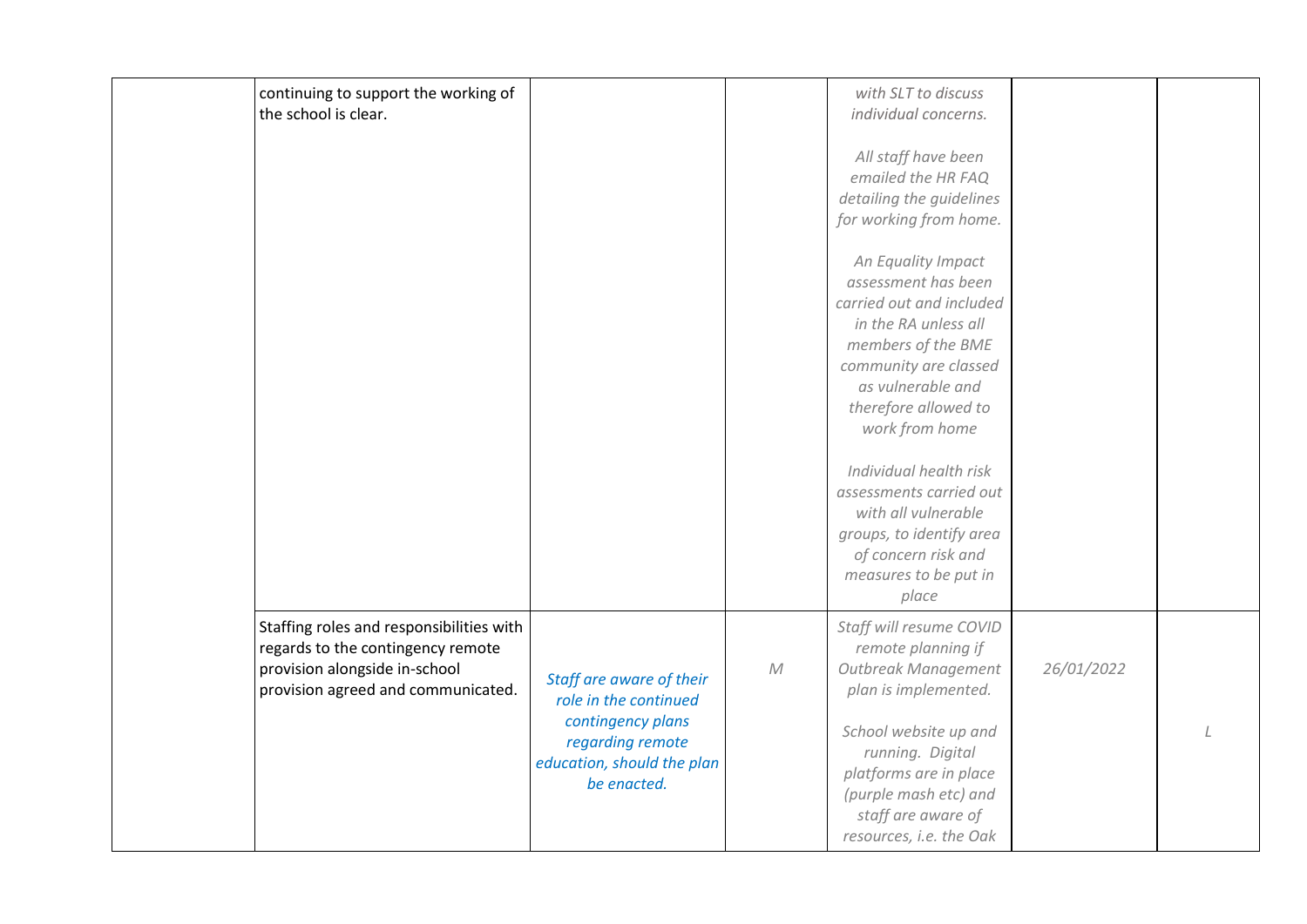|                                                                                                                                                                                                                                    |                      |         | Academy, available to<br>them to reduce<br>workload.<br>Class emails set up so<br>parents can<br>communicate with class<br>teachers. Parents given<br>opportunity to collect<br>paper packs from the<br>Office.                                                                                                                                                                                                                                                                                               |            |  |
|------------------------------------------------------------------------------------------------------------------------------------------------------------------------------------------------------------------------------------|----------------------|---------|---------------------------------------------------------------------------------------------------------------------------------------------------------------------------------------------------------------------------------------------------------------------------------------------------------------------------------------------------------------------------------------------------------------------------------------------------------------------------------------------------------------|------------|--|
| Approach to support wellbeing,<br>mental health and resilience in place,<br>including bereavement support.<br>How staff are supported to follow this<br>within their own situations and that<br>of pupils and colleagues is clear. | Support not in place | $\perp$ | Staff are aware of<br>available support and<br>advice for schools and<br>pupils available from<br>ECC, including the<br><b>Educational Psychology</b><br>service<br>https://schools.essex.gov.u<br>k/admin/COVID-<br>19/Pages/default.aspx<br>The Bereavement Policy<br>has been reviewed to<br>ensure it reflects current<br>circumstances and<br>arrangements.<br>Supervision for all staff<br>will be available with<br>School Therapist.<br>Weekly consultation of<br>staff to update risk<br>assessment. | 26/01/2022 |  |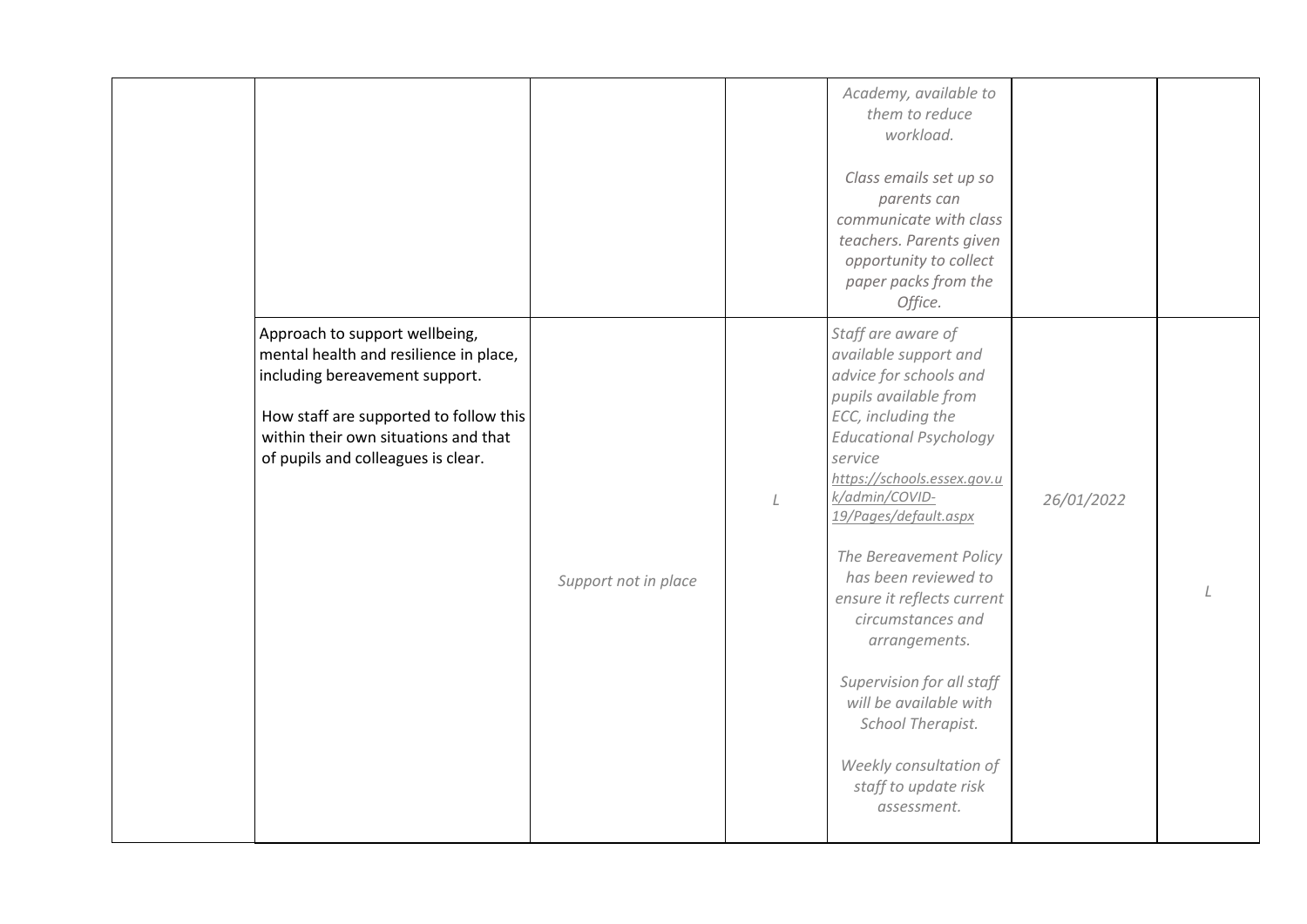|                                                                                                                                                                                                                                                            |                                           |         | Remote LSA meetings to<br>provide support and<br>information.<br>Wellbeing Lead-Sarah<br>Ryde                                                                                                                                                                                                       |            |  |
|------------------------------------------------------------------------------------------------------------------------------------------------------------------------------------------------------------------------------------------------------------|-------------------------------------------|---------|-----------------------------------------------------------------------------------------------------------------------------------------------------------------------------------------------------------------------------------------------------------------------------------------------------|------------|--|
| Arrangements for accessing testing<br>are in place. Staff are clear on how<br>and when to access a test.                                                                                                                                                   | Staff don't know how to<br>access testing | $\perp$ | Casey Cox and Gina<br>Bailey to oversee HR, all<br>staff have been emailed<br>guidance and<br>procedures for reporting<br>illness and accessing<br>testing.<br>We have testing kits in<br>school if a member of<br>staff or pupil is<br>symptomatic on site.<br>These can be issued<br>immediately. | 26/01/2022 |  |
| Arrangements in place for any<br>visitors/ contractors on site, protocols<br>and expectations shared.<br>NB: Their employer may require them to<br>wear PPE. This should be documented as<br>part of the risk assessment carried out by<br>the Contractor. | Visitors don't know<br>expectations       |         | Check with the<br>contractor any<br>requirements their<br>employer has specified<br>before visit. Share<br>school protocols.<br>Staff and visitors to wear<br>face coverings in<br>communal areas of the<br>school.                                                                                 | 31/01/2022 |  |
| Arrangements in place for any<br>externally employed adults delivering<br>learning in school e.g. sports coaches,                                                                                                                                          | Visitors don't know<br>expectations       |         | Share amended<br>procedures, obtain their                                                                                                                                                                                                                                                           |            |  |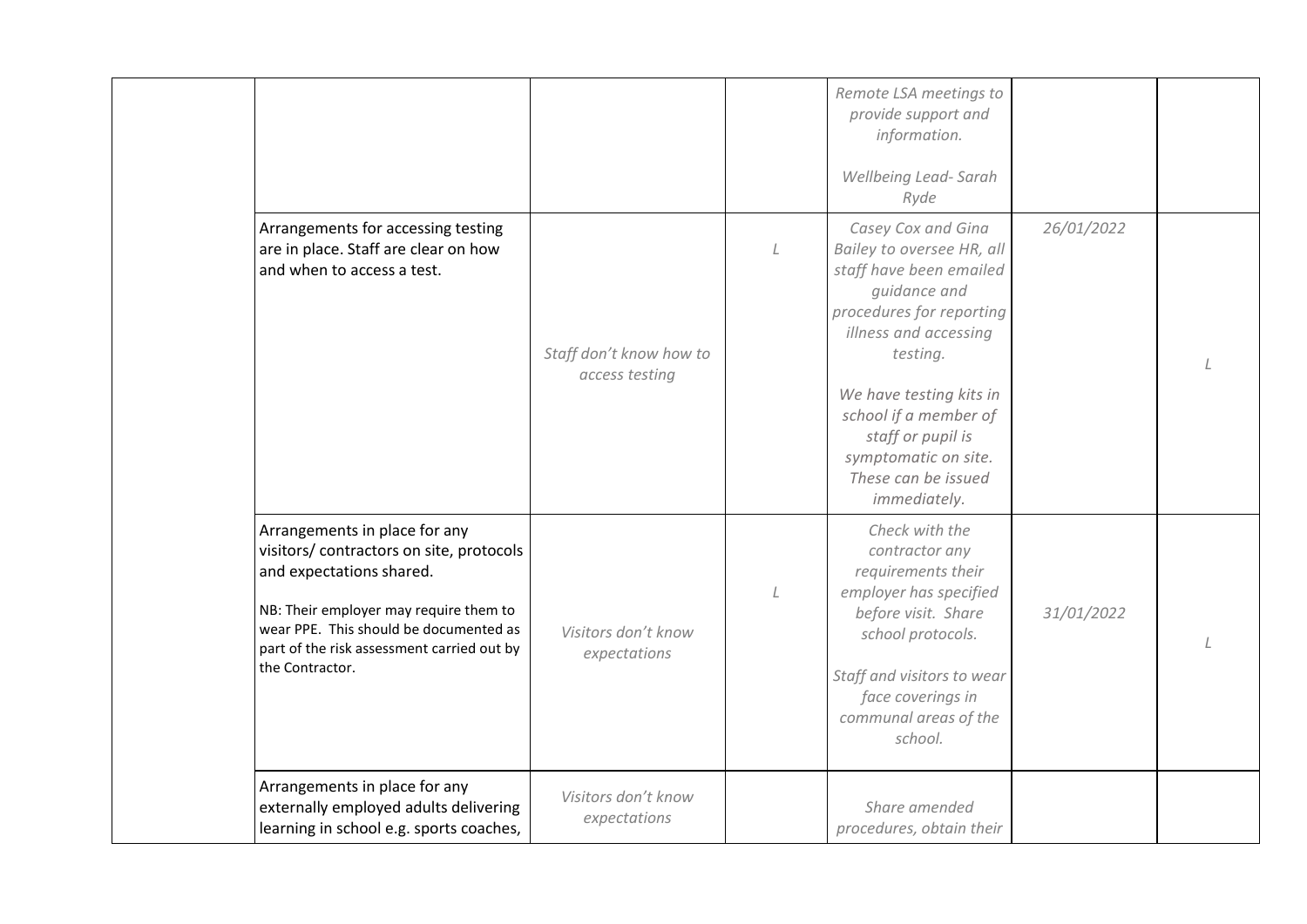<span id="page-12-0"></span>

|                          | music tutors, forest school leaders.<br>Protocols and expectations shared.                                                                |                                                                                                                                                                                                  | L                | assessments outlining<br>controls, e.g. only<br>offering limited activities<br>which maintain<br>distancing, all equipment<br>stringently cleaned.<br>External providers to<br>have own risk<br>assessments.   | 01/09/21   | $\perp$ |
|--------------------------|-------------------------------------------------------------------------------------------------------------------------------------------|--------------------------------------------------------------------------------------------------------------------------------------------------------------------------------------------------|------------------|----------------------------------------------------------------------------------------------------------------------------------------------------------------------------------------------------------------|------------|---------|
|                          | Approach to assemblies - if still<br>occurring, plan in place to manage<br>social distancing.                                             | Currently assemblies are<br>cancelled. Bringing all<br>children together for<br>assembly would breach<br>the bubble arrangements.                                                                | $\boldsymbol{H}$ | Assemblies are via<br><b>Teams</b>                                                                                                                                                                             | 26/01/2022 |         |
| <b>Social Distancing</b> | Arrangements in place for the use of<br>the playground, including equipment.                                                              | Pupils don't maintain<br>social distancing<br>expectations                                                                                                                                       | H                | Use of permanent play<br>equipment will be on a<br>rota basis each week.<br>Each bubble will be<br>allocated play<br>equipment. These will be<br>kept in the class, and<br>cleaned at the end of<br>daily use. | 26/01/2022 |         |
| <b>Catering</b>          | Arrangements for the continued<br>provision of FSMs for eligible children<br>not attending school due to self-<br>isolation are in place. | Only applicable for under<br>18s who have tested<br>positive for COVID19 and<br>required to isolate, who<br>are eligible for FSMs.<br>Pupils don't maintain<br>social distancing<br>expectations | L                | FSM children given<br>school food parcels<br>where required<br>Kitchen staff will deliver<br>lunches to classrooms<br>when bubbles are closed<br>due to high covid levels<br>(except YR and 1),                | 26/01/2022 |         |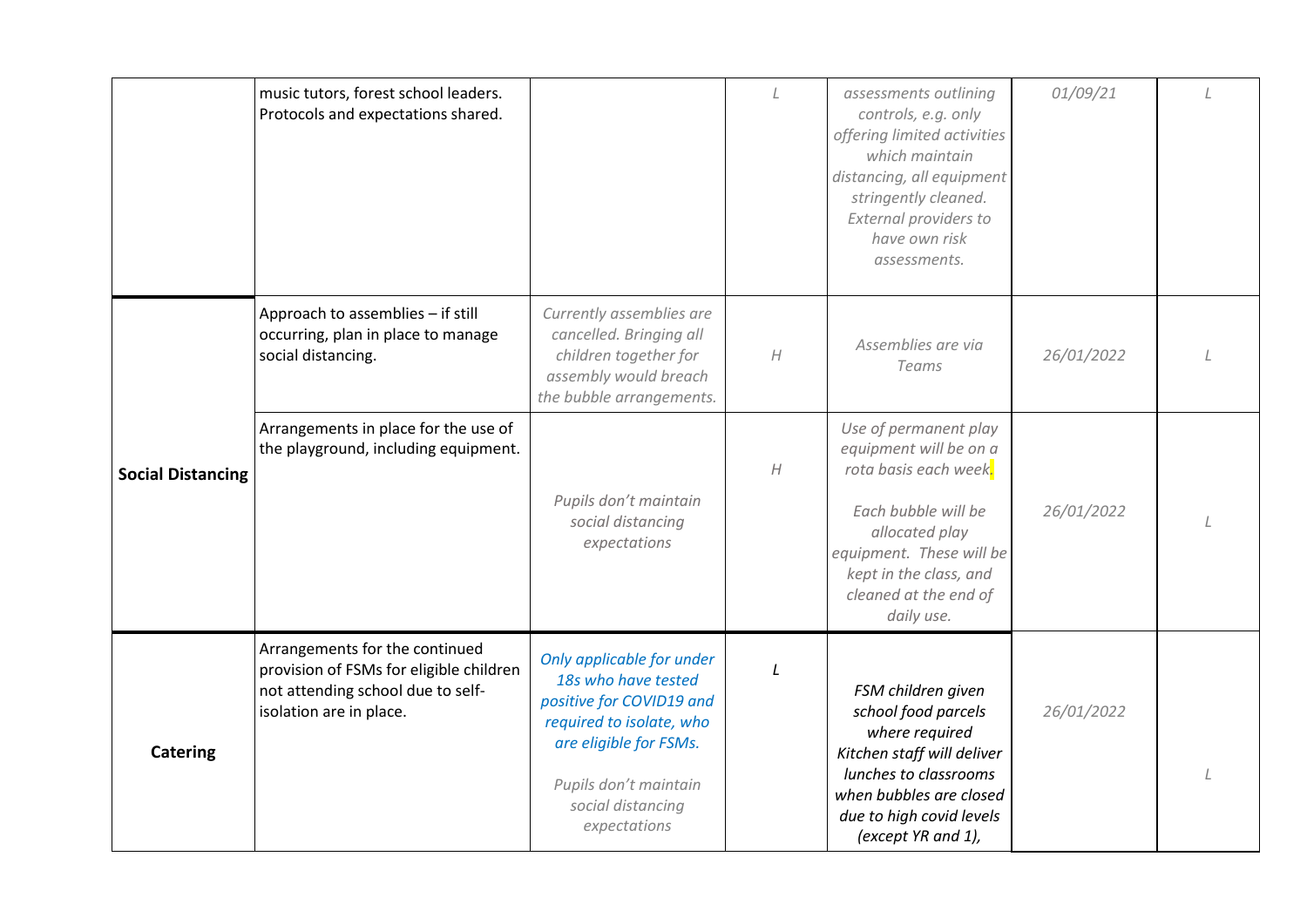<span id="page-13-1"></span><span id="page-13-0"></span>

|                                                                               |                                                                                                                                                                                                                                                                                                                                                        |                                                                                        |                  | children will eat in<br>classroom, staggered<br>lunch break.<br>Bubbles will be put in<br>place as determined by<br>10% stated on Outbreak<br>Management plan                                                                                                                                                                                                                                                                                                                              |          |  |
|-------------------------------------------------------------------------------|--------------------------------------------------------------------------------------------------------------------------------------------------------------------------------------------------------------------------------------------------------------------------------------------------------------------------------------------------------|----------------------------------------------------------------------------------------|------------------|--------------------------------------------------------------------------------------------------------------------------------------------------------------------------------------------------------------------------------------------------------------------------------------------------------------------------------------------------------------------------------------------------------------------------------------------------------------------------------------------|----------|--|
| <b>PPE</b>                                                                    | PPE requirements understood and<br>appropriate supplies in place.                                                                                                                                                                                                                                                                                      | Some PPE required for<br>onsite testing and any<br>specific arrangements i.e.<br>AGPs. |                  | Office organise PPE<br>ordering and<br>maintenance of stock<br>levels                                                                                                                                                                                                                                                                                                                                                                                                                      | 01/09/21 |  |
| <b>Response to</b><br>suspected/<br>confirmed case<br>of COVID19 in<br>school | Approach to confirmed COVID19<br>cases in place: during school day<br>Which staff member/s should<br>be informed/ take action<br>Area established to be used if<br>an individual is displaying<br>symptoms during the school<br>day and needs to be isolated<br>Cleaning procedure in place<br>Arrangements for informing<br>parent community in place | School does not have<br>systems in place to deal<br>with positive cases.               | $\boldsymbol{H}$ | If a pupil or student<br>begins to display<br>symptoms of COVID19<br>during the day, they are<br>isolated and parent is<br>called immediately. They<br>wait to be collected in<br>the medical room,<br>overseen by Welfare.<br>Any staff member who<br>begins to display<br>symptoms of COVID19<br>during the day,<br>immediately informs<br>Leadership. and leaves<br>the site as soon as<br>possible.<br>Individuals are given a<br>PCR from school stock or<br>asked to seek a PCR test | 01/09/21 |  |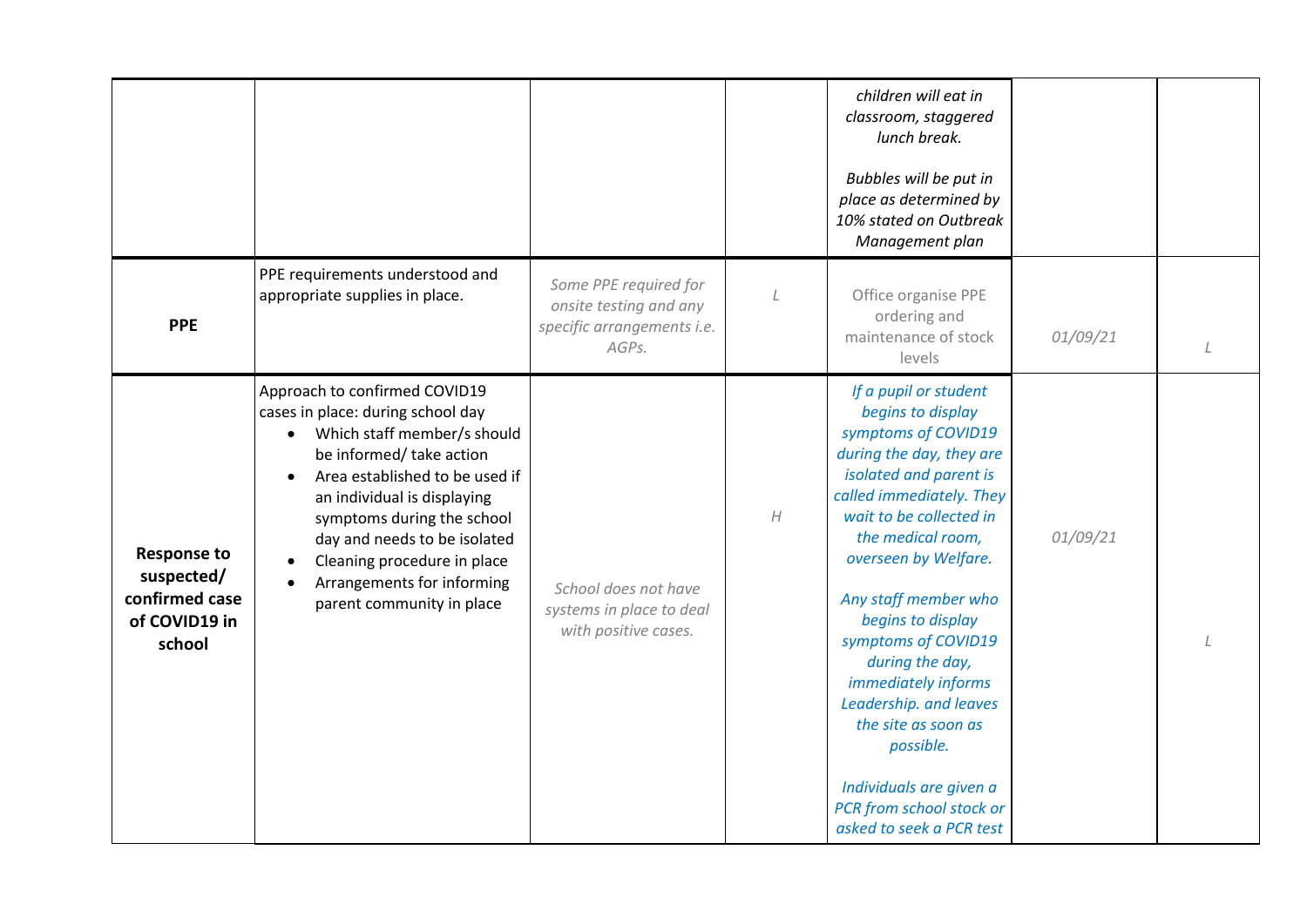<span id="page-14-0"></span>

|                                 |                                                                                                                                                                                 |                                                                                                                                         |                  | as soon as possible.<br>Close contacts are<br>identified by NHS test<br>and trace if the<br>individual has confirmed<br>case.                                                                                                                                                                                                                                                                                      |          |  |
|---------------------------------|---------------------------------------------------------------------------------------------------------------------------------------------------------------------------------|-----------------------------------------------------------------------------------------------------------------------------------------|------------------|--------------------------------------------------------------------------------------------------------------------------------------------------------------------------------------------------------------------------------------------------------------------------------------------------------------------------------------------------------------------------------------------------------------------|----------|--|
|                                 | Approach to confirmed COVID19<br>cases in place: outside of school hours<br>Cleaning procedure in place<br>$\bullet$<br>Arrangements for informing<br>parent community in place | No procedure in place                                                                                                                   | $\boldsymbol{H}$ | Parents/staff have<br>EHT/HOS direct email<br>address (staff have<br>phone number) to inform<br>her of any confirmed<br>cases.<br>Close contacts are now<br>identified by NHS test<br>and trace following a<br>confirmed case.<br>Those who have been<br>double vaccinated or<br>under 18 do not need to<br>isolate but asked to take<br>a PCR instead.<br>Can contact Essex Test<br>and Trace team for<br>advice. | 01/09/21 |  |
| Remote<br><b>Education Plan</b> | Contingency plan for remote learning<br>developed should self-isolation or<br>restricted attendance be required.                                                                | Staff are aware of their<br>role in the continued<br>contingency plans<br>regarding remote<br>education, should the plan<br>be enacted. | ${\cal M}$       | Staff will resume COVID<br>remote planning if<br>Outbreak Management<br>plan is implemented.                                                                                                                                                                                                                                                                                                                       | 01/09/21 |  |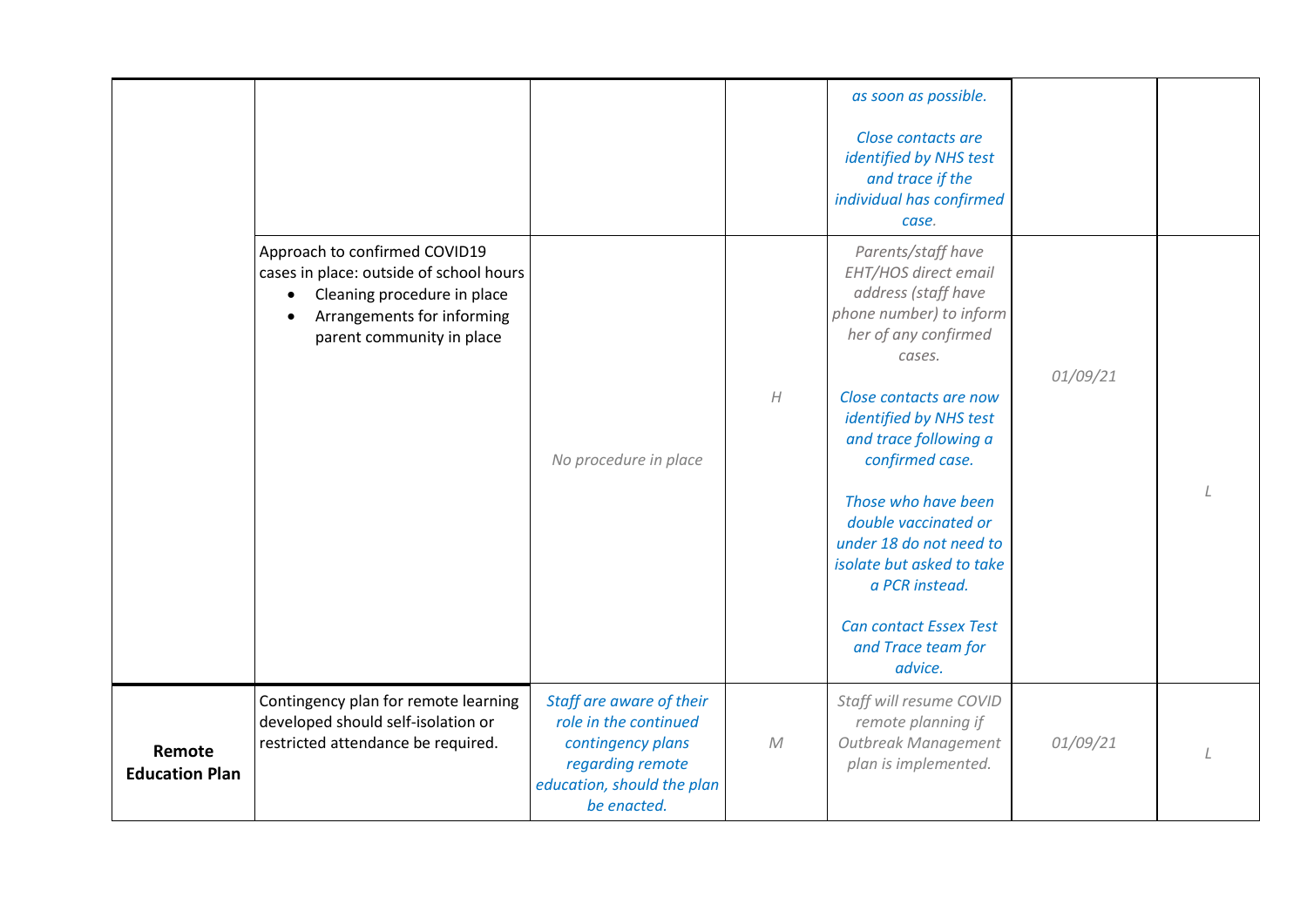<span id="page-15-0"></span>

|              | Technology support in place. DFE<br>laptop allocation ordered, for<br>contingency purposes.                                                                                         | Staff are aware of their<br>role in the continued<br>contingency plans<br>regarding remote<br>education, should the plan<br>be enacted. | ${\cal M}$   | Staff will resume COVID<br>remote planning if<br>Outbreak Management<br>plan is implemented.                                                                                                                                                                                                                                                                                                             | 01/09/21 |  |
|--------------|-------------------------------------------------------------------------------------------------------------------------------------------------------------------------------------|-----------------------------------------------------------------------------------------------------------------------------------------|--------------|----------------------------------------------------------------------------------------------------------------------------------------------------------------------------------------------------------------------------------------------------------------------------------------------------------------------------------------------------------------------------------------------------------|----------|--|
| Safeguarding | Staff are prepared for supporting<br>wellbeing and welfare of pupils and<br>receiving any potential disclosures.                                                                    | No procedures in place                                                                                                                  | $\mathbf{L}$ | Staff refresher training<br>session on processes and<br>procedures and the<br>revised wellbeing<br>material. As part of Level<br>2 training<br><b>Children are RAG rated</b><br>to determine frequency<br>and form of contact of<br>school by staff and SH<br>team<br>Vulnerable children as<br>defined by the Local<br>Authority, will be offered<br>a place in school during<br>any year group closure | 01/09/21 |  |
|              | Updated Child Protection Policy in<br>place.                                                                                                                                        | No Policy in place                                                                                                                      | L            | Adopted most recent<br>Child Protection Policy                                                                                                                                                                                                                                                                                                                                                           | 01/09/21 |  |
|              | Where appropriate, work with other<br>agencies, such as social care, has been<br>undertaken to support vulnerable CYP<br>and families to complete risk<br>assessments and planning. | School does not work with<br>outside agencies                                                                                           |              | <b>School are working</b><br>regularly with Social<br>Care either face to face<br>or remotely.                                                                                                                                                                                                                                                                                                           | 01/09/21 |  |
|              | Where physical contact is required in<br>the context of managing behaviour.                                                                                                         | No procedures in place                                                                                                                  | L            | 5 step plan in place and<br>support plan to give staff                                                                                                                                                                                                                                                                                                                                                   |          |  |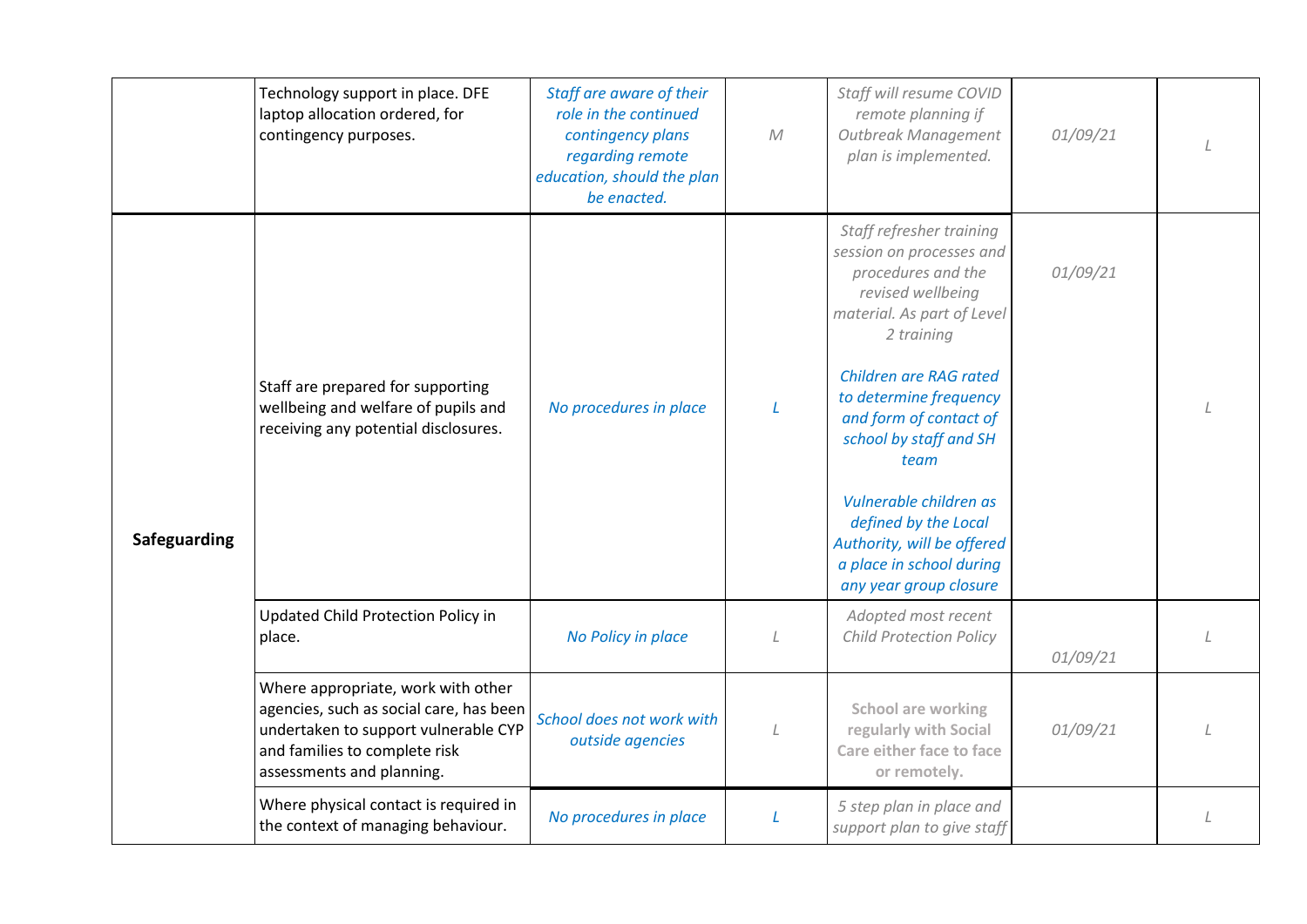<span id="page-16-0"></span>

|                                         |                                                                                                                                                                                                                                                                                                                                       |                                                                           |                  | strategies for supporting<br>his behaviour and only<br>using physical contact as<br>a last resort.                                                                                                              | 01/09/21 |  |
|-----------------------------------------|---------------------------------------------------------------------------------------------------------------------------------------------------------------------------------------------------------------------------------------------------------------------------------------------------------------------------------------|---------------------------------------------------------------------------|------------------|-----------------------------------------------------------------------------------------------------------------------------------------------------------------------------------------------------------------|----------|--|
| Curriculum /<br>learning<br>environment | Current learning plans, revised<br>expectations and required<br>adjustments have been considered.                                                                                                                                                                                                                                     | Pre-learning and<br>addressing learning gaps<br>not being addressed       | $\boldsymbol{H}$ | Pre-learning and<br>formative assessment in<br>place - to allow for<br>planning to be adapted<br>to the pupil's needs.<br>Home learning re-<br>enforcing key skills                                             | 01/09/21 |  |
|                                         | Whole school approach to adapting<br>curriculum (S/M/L term), including:<br>Wellbeing curriculum<br>$\bullet$<br>recognising 'non-curriculum'<br>learning that is being done at<br>home<br>capturing pupil<br>achievements/ outcomes<br>utilising the DFE 'catch-up'<br>funding and programmes<br>contingency remote learning<br>plan | No recognition of the<br>importance of well being                         |                  | <b>New Behaviour Policy in</b><br>place, alongside<br>significant training in<br>positive re-enforcement<br>and building<br>relationships. School<br>becoming TPP school.<br>Wellbeing days and<br>Ambassadors. | 01/09/21 |  |
|                                         | Student behaviour policy reviewed<br>and amended where necessary to<br>reflect the current circumstances.                                                                                                                                                                                                                             | No recognition of the<br>importance of revised<br><b>Behaviour Policy</b> | L                | <b>New Behaviour Policy in</b><br>place, alongside<br>significant training in<br>positive re-enforcement<br>and building<br>relationships.                                                                      | 01/09/21 |  |
|                                         | Arrangements for teaching pupils how<br>to keep themselves safe online are in                                                                                                                                                                                                                                                         | No recognition of the<br>importance of learning<br>about online safety    | L                | PSHE, RSE being<br>reviewed continuously -                                                                                                                                                                      |          |  |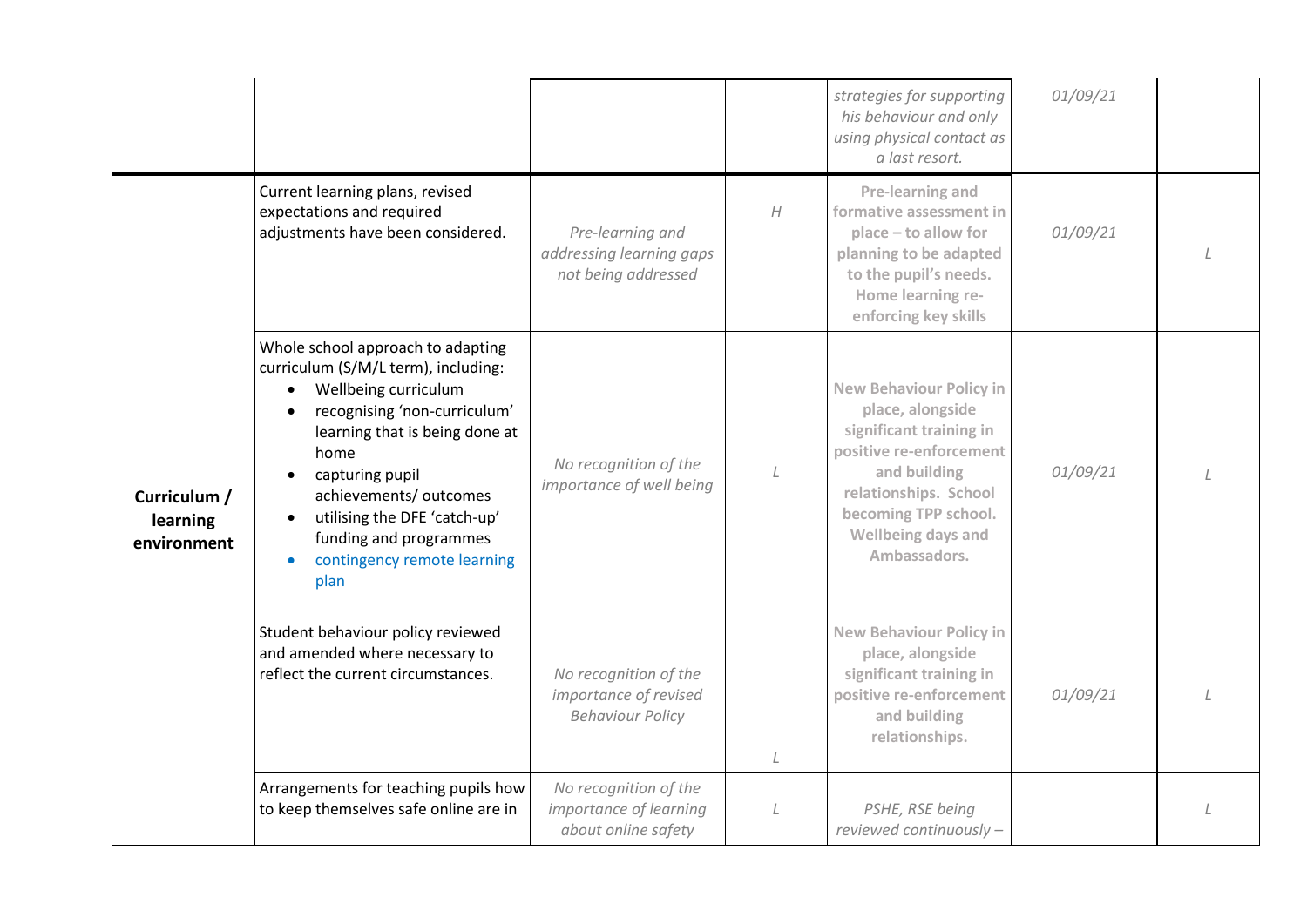|                      | place and aligned to the contingency<br>remote learning plan.                                |                                                                 |                  | Leaders see this as a<br>priority and features in<br>SIP<br>All pupils and parents<br>have access to online<br>safety information via a<br>dedicated page on the<br>school website.                                                                                                                                     | 26/01/2022 |  |
|----------------------|----------------------------------------------------------------------------------------------|-----------------------------------------------------------------|------------------|-------------------------------------------------------------------------------------------------------------------------------------------------------------------------------------------------------------------------------------------------------------------------------------------------------------------------|------------|--|
| <b>CYP with SEND</b> | Approach to provision of the<br>elements of the EHCP including<br>health/therapies in place. | Provision and<br>arrangements for CYP with<br>SEND not in place | $\boldsymbol{H}$ | SENCo to identify CYP<br>who need support with<br>their return to school<br>and consult with the<br>family and other<br>agencies involved.<br>Support plans to be<br>reviewed each term and<br>shared with the families<br>of children with SEND<br>Symbols poster created<br>to aid compliance to<br>social distancing | 26/01/2022 |  |
|                      | Annual reviews.                                                                              |                                                                 | $\boldsymbol{H}$ | SENCO to co-ordinate<br>provision, annual<br>reviews and requests for<br>assessment to be<br>completed via email and<br>to be carried out<br>virtually.                                                                                                                                                                 | 26/01/2022 |  |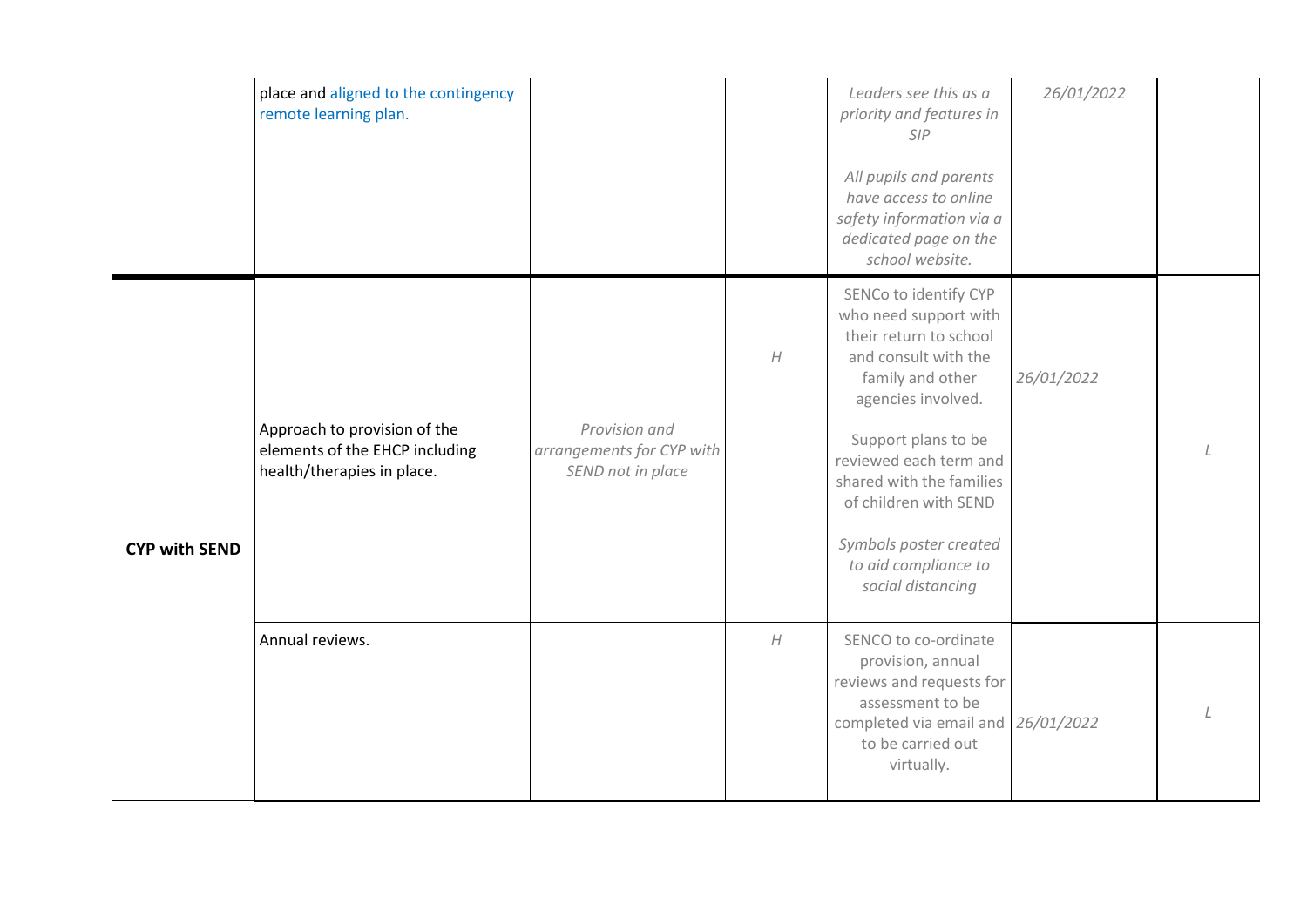<span id="page-18-0"></span>

|                   |                                                                                                                         |                                                   |                  | Parents of CYP with<br>SEND to be emailed<br>regarding processes                                                                                                                                                                                                                                                                                                                                                                                                                                                                                       |            |  |
|-------------------|-------------------------------------------------------------------------------------------------------------------------|---------------------------------------------------|------------------|--------------------------------------------------------------------------------------------------------------------------------------------------------------------------------------------------------------------------------------------------------------------------------------------------------------------------------------------------------------------------------------------------------------------------------------------------------------------------------------------------------------------------------------------------------|------------|--|
| <b>Attendance</b> | Approach to promoting and<br>supporting attendance for all-pupils<br>determined, including those who may<br>be anxious. | No recognition of the<br>importance of attendance | $\boldsymbol{H}$ | School recognises<br>attendance as a key area<br>of focus and is being<br>regularly monitored and<br>reviewed by Leaders.<br>In the case of Year group<br>closure:<br>Pastoral team and<br>attendance officer<br>liaising regularly with<br>vulnerable families.<br>Welfare checks carried<br>out daily/weekly based<br>on need identified in<br>RAG rating.<br>SLT carrying out home<br>visits where necessary.<br>Attendance team<br>monitoring PA and<br>vulnerability markers for<br>those affected by COVID<br>to give attendance team<br>context | 26/01/2022 |  |
|                   | Approach to support for parents<br>where rates of persistent absence<br>were high before closure.                       | No recognition of the<br>importance of attendance | $\boldsymbol{H}$ | School recognises<br>attendance as a key area<br>of focus and is being                                                                                                                                                                                                                                                                                                                                                                                                                                                                                 |            |  |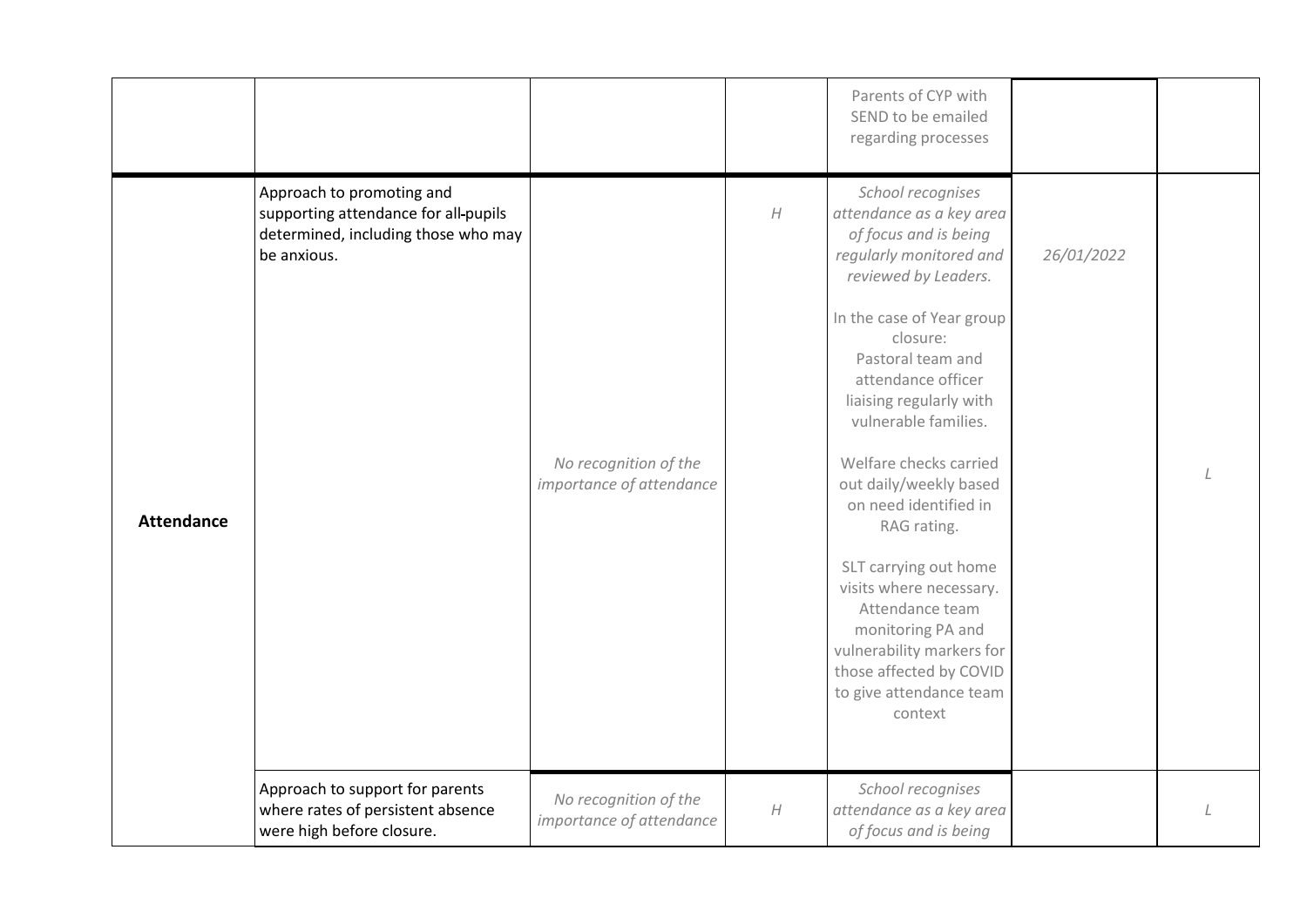<span id="page-19-0"></span>

|                      |                                                                                                                                                                                                                        |                                                           |                  | regularly monitored and<br>reviewed by Leaders.<br>Meetings booked with<br>these parents where<br>required. ECC<br>Attendance Team<br>bulletins forwarded to<br>Attendance Team-<br>regular liaison with<br>Derai. | 01/09/21 |  |
|----------------------|------------------------------------------------------------------------------------------------------------------------------------------------------------------------------------------------------------------------|-----------------------------------------------------------|------------------|--------------------------------------------------------------------------------------------------------------------------------------------------------------------------------------------------------------------|----------|--|
|                      | Information shared with staff around<br>the updated plan, including returning<br>to some pre COVID arrangements and<br>some new arrangements $-$ as<br>appropriate.                                                    | Staff are not aware of new<br>arrangements                | ${\cal M}$       | Weekly communication<br>briefing provided to all<br>staff by HOS. Updates at<br><b>Staff Meetings and SLT</b><br>meetings. Staff whats<br>app for immediate<br>updates.                                            | 01/09/21 |  |
|                      | Union representatives informed of<br>updated plans.                                                                                                                                                                    | Union reps don't have<br>access to the Risk<br>Assessment | L                | Union reps sent plans                                                                                                                                                                                              | 01/09/21 |  |
| <b>Communication</b> | <b>Updated Risk Assessment published</b><br>on website.                                                                                                                                                                | Risk Assessment not on<br>the website                     | $\overline{1}$   | EHT to ensure the risk<br>assessment is on the<br>website                                                                                                                                                          | 01/09/21 |  |
|                      | Communications with parents on the:<br>Revised plans, any control<br>measures that remain in place<br>and any that have ceased<br><b>Contingency plans</b><br>Outbreak management plans<br>Wellbeing/ pastoral support | Parents not kept up to<br>date with control<br>measures   | $\boldsymbol{H}$ | Leaders produce regular<br>newsletters and parent<br>updates to inform<br>parents of control<br>measures.                                                                                                          | 01/09/21 |  |
|                      | Pupil communications around:                                                                                                                                                                                           | Pupils not aware of control<br>measures                   |                  |                                                                                                                                                                                                                    |          |  |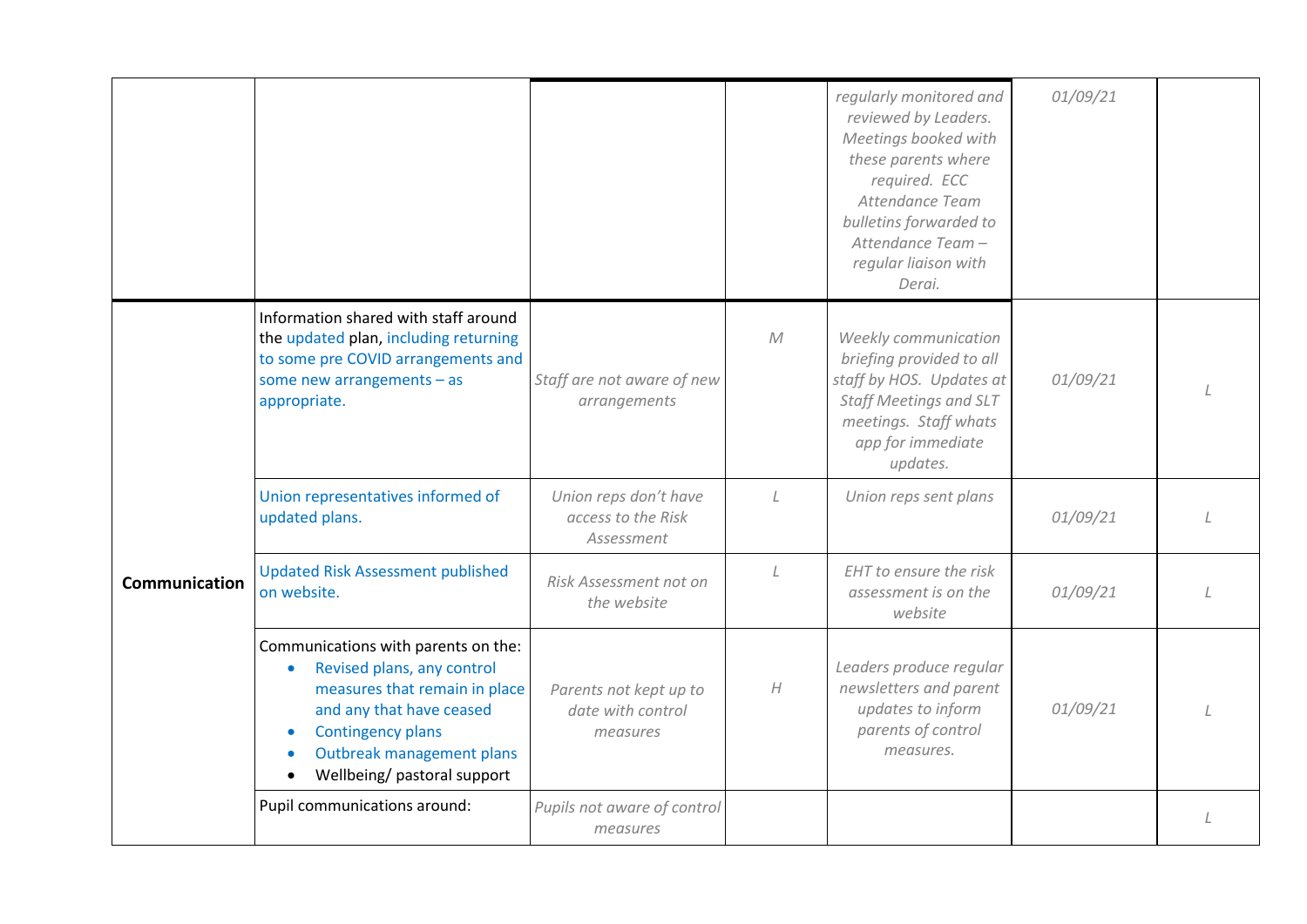<span id="page-20-1"></span><span id="page-20-0"></span>

|                          | Revised plans, any control<br>measures that remain in place<br>and any that have ceased<br><b>Contingency plans</b><br>٠<br>Outbreak management plans                       |                                                                    | H                | Staff regularly remind<br>children through<br>assemblies, class<br>discussion, posters<br>around the school etc                                                                                                               | 01/09/21 |  |
|--------------------------|-----------------------------------------------------------------------------------------------------------------------------------------------------------------------------|--------------------------------------------------------------------|------------------|-------------------------------------------------------------------------------------------------------------------------------------------------------------------------------------------------------------------------------|----------|--|
|                          | On-going regular communication<br>plans determined to ensure parents<br>are kept well-informed                                                                              | Parents not kept up to<br>date with control<br>measures            | H                | Leaders produce regular<br>newsletters/website and<br>parent updates to inform<br>parents of control<br>measures.                                                                                                             | 01/09/21 |  |
| Governors/<br>Governance | Governors have oversight of plans<br>and risk assessments.<br>Approach to communication between<br>Leaders and governors is clear and<br>understood.                        | Governors not kept up to<br>date with control<br>measures          | $\boldsymbol{H}$ | Leaders produce regular<br>newsletters/website and<br>parent updates to inform<br>parents of control<br>measures. LSB meetings<br>and sharepoint.                                                                             | 01/09/21 |  |
|                          | Governors have oversight of all staff<br>wellbeing and appropriate<br>arrangements in place to support<br>Headteacher and SLT. Refer to<br>Headteacher wellbeing materials. | Governors don't recognise<br>the importance of staff<br>well being |                  | Wellbeing is a regular<br>item on the LSB agenda.                                                                                                                                                                             | 01/09/21 |  |
| <b>Finance</b>           | Additional costs incurred due to<br>COVID19 are understood and clearly<br>documented.                                                                                       | Costs are not recorded and<br>documented                           | L                | Finance is a regular item<br>on the LSB agenda.<br>Leaders meet with<br><b>Business Manager</b><br>regularly to review<br>Finance. Vine supports<br><b>Business manager</b><br>remotely and through<br>face to face meetings. | 01/09/21 |  |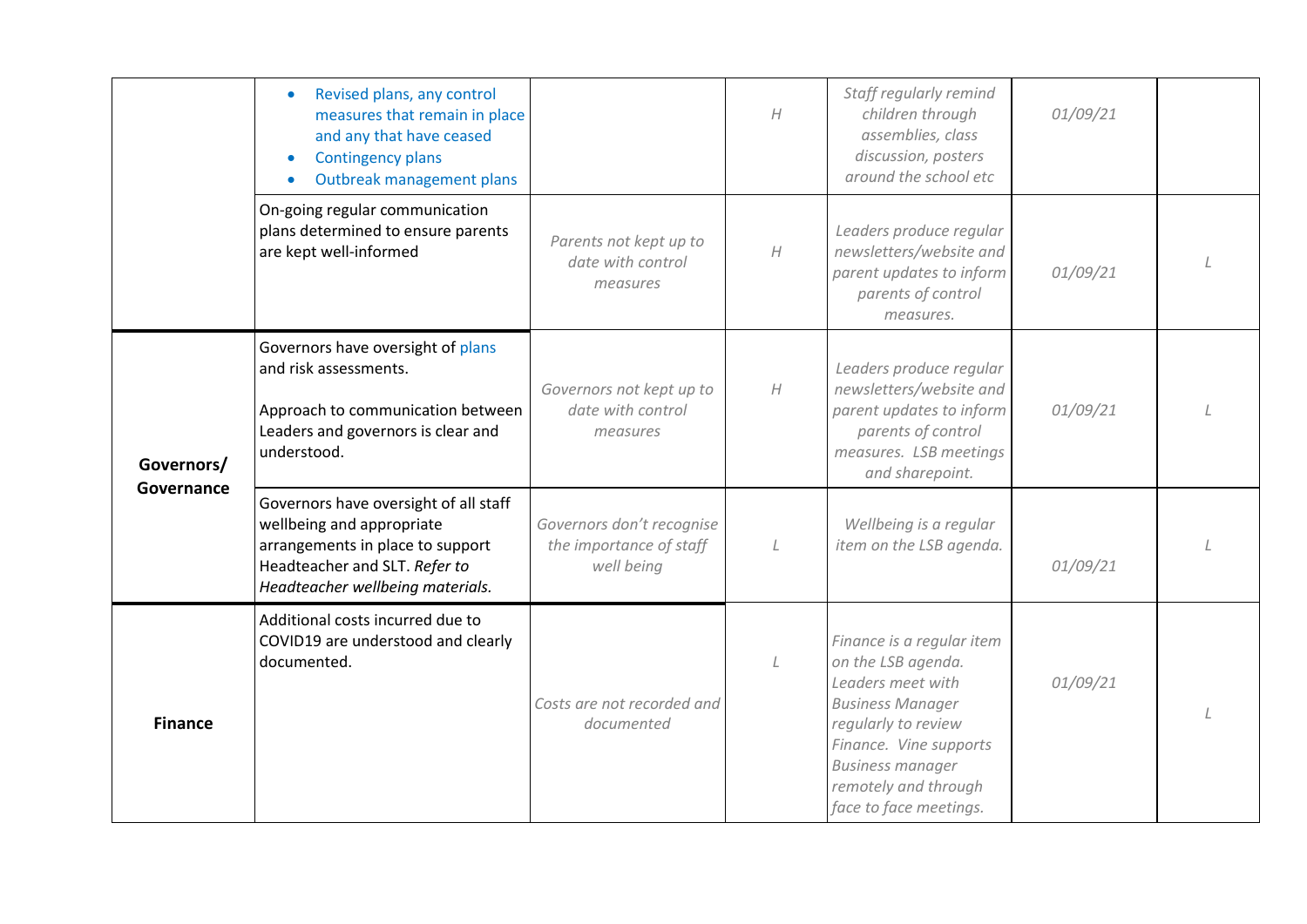|                | Claims submitted for reimbursement<br>for example, increased premises<br>related costs; additional cleaning;<br>support for FSM                                                                                                                                      | Costs are not recorded and<br>documented  | L       | Finance is a regular item<br>on the LSB agenda.<br>Leaders meet with<br><b>Business Manager</b><br>regularly to review<br>Finance. Vine supports<br><b>Business manager</b><br>remotely and through<br>face to face meetings. | 01/09/21 |  |
|----------------|----------------------------------------------------------------------------------------------------------------------------------------------------------------------------------------------------------------------------------------------------------------------|-------------------------------------------|---------|-------------------------------------------------------------------------------------------------------------------------------------------------------------------------------------------------------------------------------|----------|--|
|                | Any loss of income understood,<br>including the impact of lettings and<br>the financial implications of possibly<br>not restarting.                                                                                                                                  | Loss of income not<br>anticipated         | L       | Finance is a regular item<br>on the LSB agenda.<br>Leaders meet with<br><b>Business Manager</b><br>regularly to review<br>Finance. Vine supports<br><b>Business manager</b><br>remotely and through<br>face to face meetings. | 01/09/21 |  |
|                | Test kits are securely stored and<br>distributed to staff.                                                                                                                                                                                                           | Kits not securely stored                  | $\perp$ | Kits stored in the<br>Office/secure space                                                                                                                                                                                     | 01/09/21 |  |
| <b>Testing</b> | Staff are aware of how to safely take<br>and process the test.<br>Shared the following:<br>NHS instruction leaflet<br>Training video and online<br>resources on the document<br>sharing platform<br>Contact details if queries<br>Process for reporting<br>incidents | Staff don't know how to<br>test correctly | L       | All staff received training                                                                                                                                                                                                   | 01/09/21 |  |